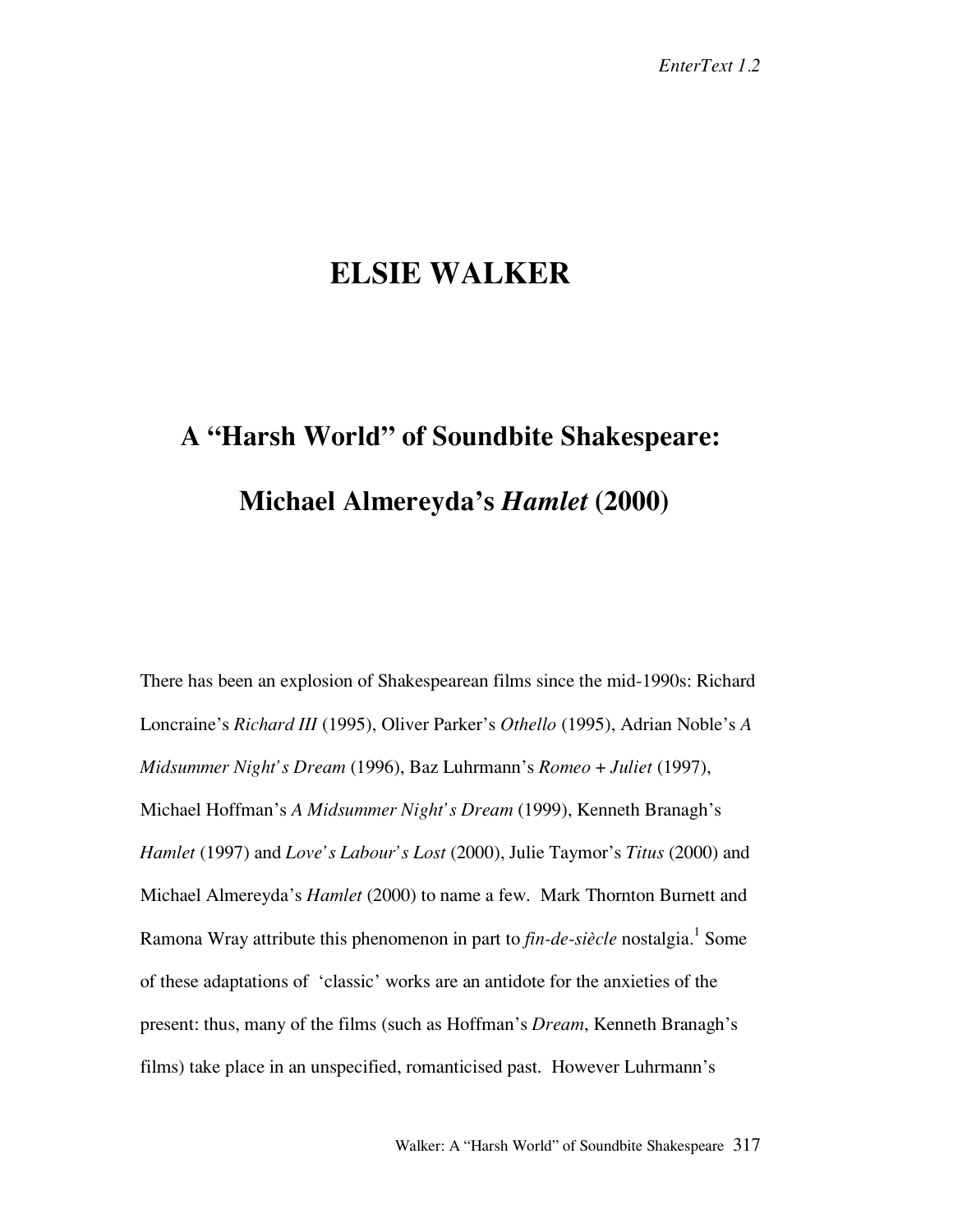*Romeo + Juliet* and Almereyda's *Hamlet* both feature a modern mise-en-scène, and they are more self-conscious re-evaluations of and dialogues with the past in the light of the present. $^{2}$ 

In Luhrmann's film, there is a central conflict between postmodernism and Romanticism. Luhrmann's setting for *Romeo + Juliet* is an antagonistic, voracious city in which different cultures, texts, architectures, and personalities clash and jostle for supremacy. Romantic, metaphysical absolutes, like the love Romeo and Juliet seek to create and preserve, can not endure in this cinematic world. There is seemingly no possibility of an absolute, enduring 'positive' to counteract all the 'negatives' Luhrmann presents in his collage city of gangs, drugs, violence, oppressive media, intergenerational conflict, warring corporate owners, faithlessness, fragmentation, chaos and despair.<sup>3</sup> Within Almereyda's *Hamlet* there is a similar tension: Shakespeare's words embody the kind of idealism and integrity that is impermissible or unbelievable in a broken, postmodern world. There is some room for Romanticism (without irony) in Luhrmann's modern and 'mythical', contemporary but stylised mise-en-scène. In Almereyda's more mundane, resolutely 'unpoetic', specifically modern-Manhattan setting, Romantic idealism is much more tentatively expressed.

The only 'grand narrative' in Almereyda's film is the homogenising impulse of the consumer society of late capitalism. This homogenising impulse is a paradoxical aspect of what Linda Hutcheon calls "the postmodern phenomenon" in which all other grand narratives or totalising/homogenising systems are questioned, or entirely undermined.<sup>4</sup> Also, Almereyda's film of sequentially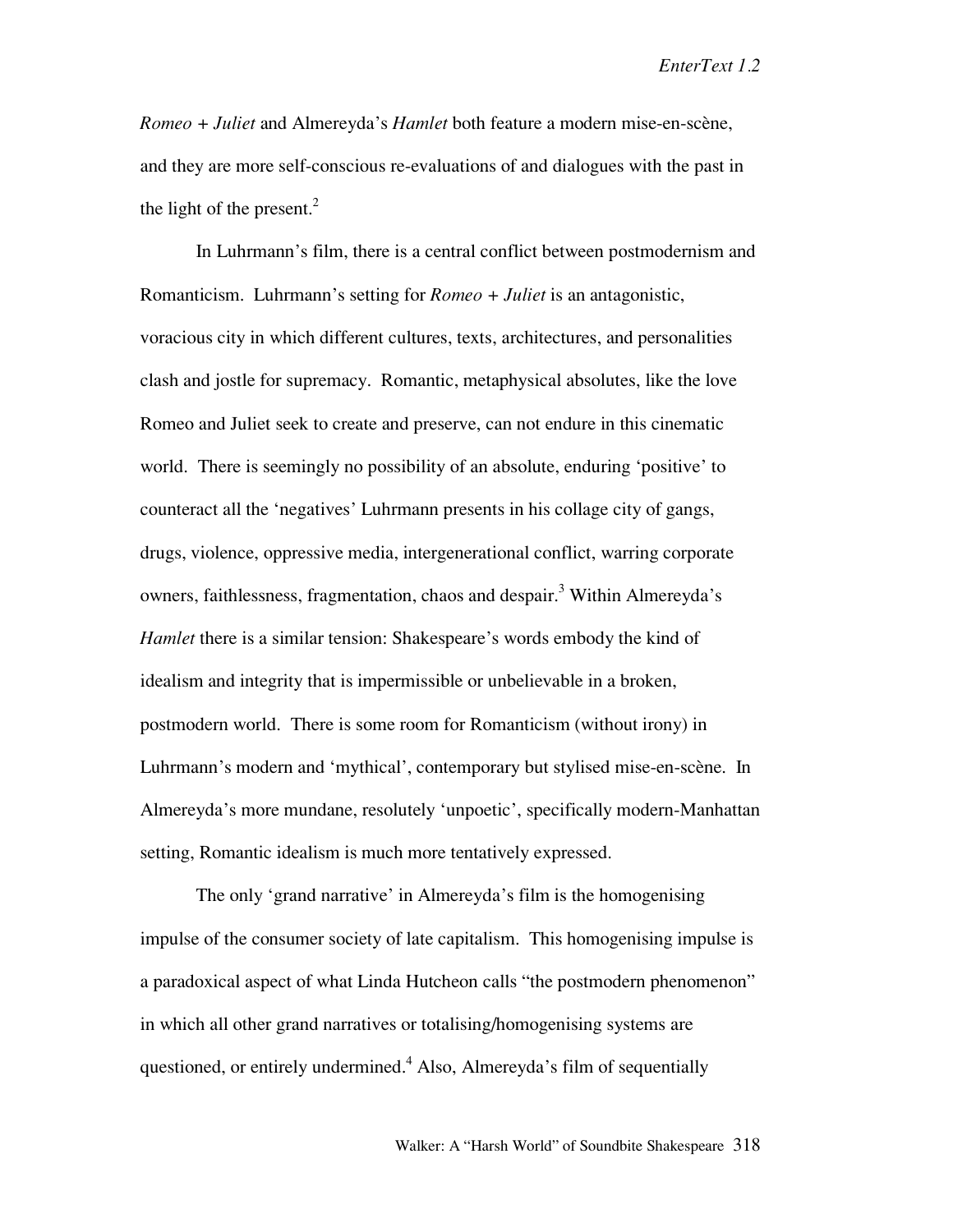ordered scenes is disrupted by a dense network of interconnections and intertexts so it presents, in Hutcheon's words, the "paradoxes of continuity and disconnection, of totalising interpretation and the impossibility of final meaning."<sup>5</sup> Indeed Almereyda's film could be a prototype for a postmodern work as described by Hutcheon. The film is a manifestation of the heterogeneity, irreconcilable fragmentation, depersonalisation, and the rejection of the "real" (whether that be an original text, a true statement, an unmediated image $^6$ ) that we have come to associate with postmodernism. But, within Almereyda's decidedly postmodern, "dingy and destructible" film, Shakespeare's words are a 'grand narrative' of Romantic idealism, his words encapsulate the power of individual expression that Hamlet (Ethan Hawke) desires to reclaim.<sup>7</sup> Almereyda eschewed the "lavish production values" of previous *Hamlet* productions (such as Kenneth Branagh's film) because he felt that "Shakespeare's language…is lavish enough", that is, he pits the subtlety and expressiveness of Shakespeare's text in contradistinction to his corporate, cluttered, 'nothing new' mise-en-scène.<sup>8</sup> Although all the Shakespeare films mentioned (excepting Branagh's *Hamlet*) use pared-down texts, Almereyda's script is the most cut-down and fractured of them all, highlighting the difficulty of preserving the idealism embedded in that text.

Almereyda sets *Hamlet* in a "postliterate", late capitalist world in which "faceless" or depersonalised masters (such as the mannequin-like Kyle MacLachlan as Claudius, head of Denmark Corporation) use economic strategies to constrain others without needing to impose their speech.<sup>9</sup> The speeches of this film are paired down for ruthless efficiency and the act of speaking Shakespeare's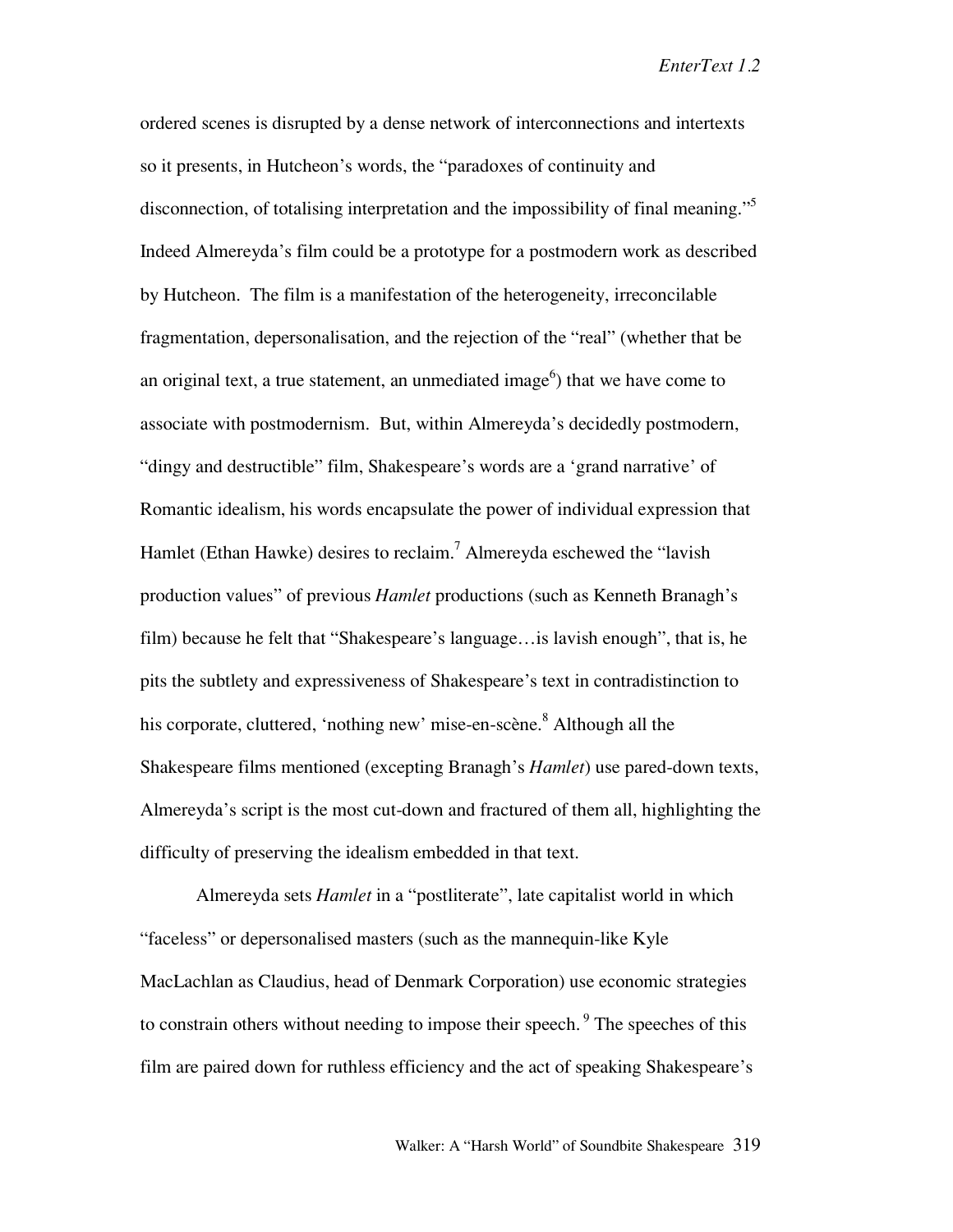lines, in a world where words are consistently drowned out, seems inordinately difficult (more difficult than killing a king). Instead of separating action from speech as Hamlet does (his failure to act versus his verbal virtuosity), Almereyda discusses Shakespeare's lines themselves as action-packed, attempting to defend the power of Shakespeare's words, even in a "postliterate" world. In the world that Almereyda presents, where speeches are repeatedly cut short or visually displaced/dominated by corporate imagery, Hamlet's emotional eloquence, his 'poetry' has subversive potential. But the meanings of Shakespeare's words are often sent-up or off-set by contradictory images—when Hamlet speaks of "the beauty of the world" we see a jet fighter plane, when he speaks of "man" as the "paragon of animals" we see a cartoon close-up on a monster's mouth.

I shall consider how Almereyda's film points to what it cannot say. First, I will focus on the intertextual form of the film—Almereyda borrows from many previous adaptations of Shakespeare, pointing to the difficulty as well as the enduring importance of adapting the overly-familiar *Hamlet*. I will then focus on the repression of individual expression, emphasised in Almereyda's corporate, claustrophobic mise-en-scène, the rhythmic rapidity of the film, the pared-down text and broken speeches, and the way Almereyda frames individual characters so their bodies and faces are seldom wholly seen (even when they are speaking). Finally I argue that, paradoxically, the director both seems to confirm and critique the notion that film itself is antagonistic to the rhythm and subject matter of Shakespeare's verse. There is tension between the typically postmodern form of the film and Almereyda/Hawke/Hamlet's desire to deliver Shakespeare's words in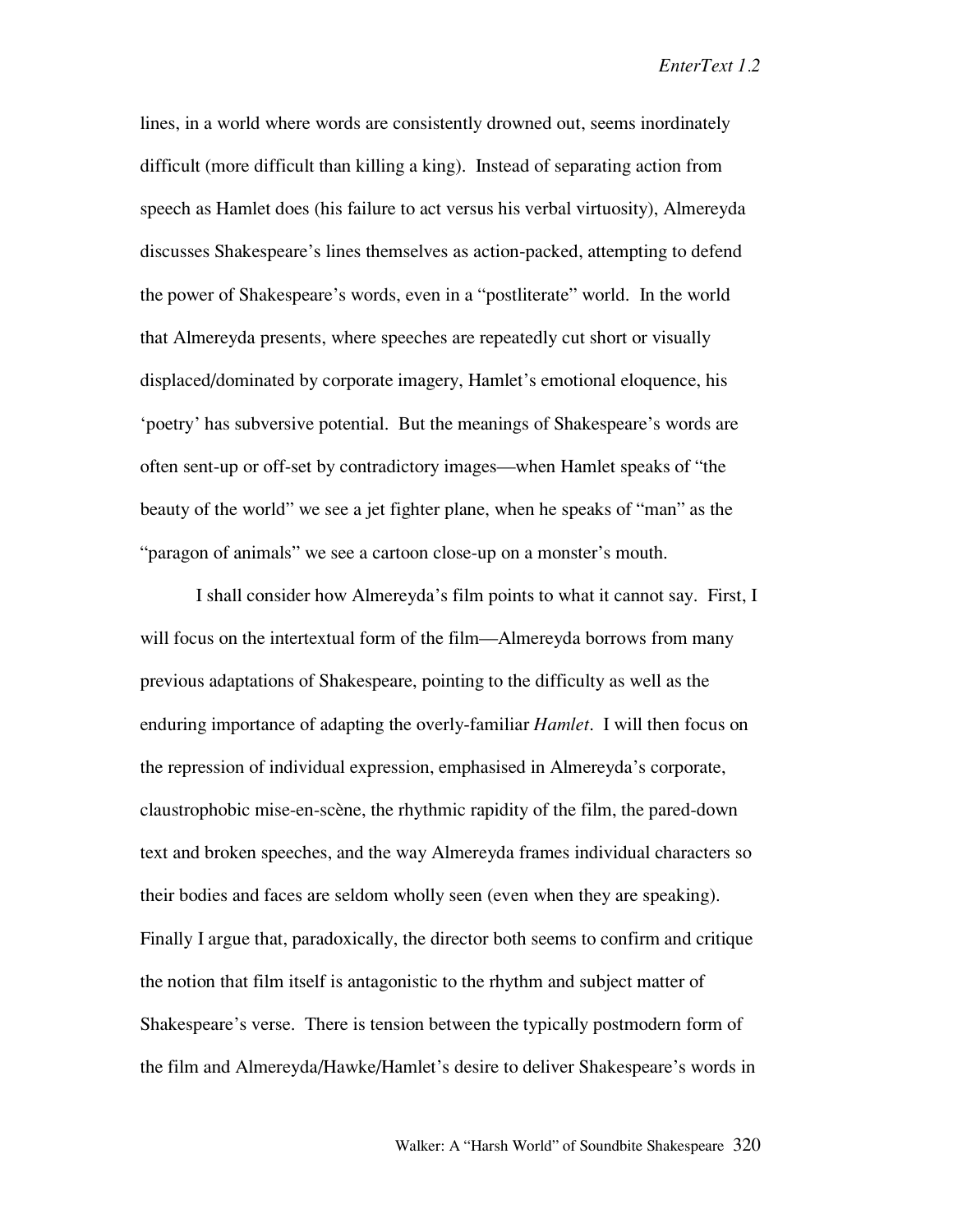an original way, without a sense of loss, irony, or embarrassment—this tension remains unresolved at the end of the film.

Almereyda's *Hamlet* includes a multiplicity of popular quotations and referents: excerpts from cult films *Rebel Without a Cause* and *Crow II*, ubiquitous advertising and logos which explicitly foreground the commodity fetishism of late capitalism and what Frederick Jameson calls the extreme, insidiously threatening "superficiality" of a postmodern world.<sup>10</sup> Such 'popular' elements are combined with 'high culture' allusions (references to past, canonised performances of the canonised *Hamlet*), and avant-garde film 'conventions' (Almereyda's avant-garde camerawork is inspired by the likes of Jean-Luc Godard, Wim Wenders, Ingmar Bergman, and David Lynch). $^{11}$ 

As John Collick writes, "Most people have been brought up to equate Shakespeare with great British actresses and actors dressed in period costumes and speaking in mellifluous accents."<sup>12</sup> Laurence Olivier's and Kenneth Branagh's films of *Hamlet* are mostly associated with the British Shakespeare of the theatre (the Old Vic associated with Olivier and the RSC with Branagh), insofar as their films grew from stage productions and "from the iconography of the classical British acting fraternity."<sup>13</sup> Conversely, Almereyda and Ethan Hawke worked collaboratively to construct a vision in response to other Shakespeare *films*, and in relation to the wider Hollywood and European arthouse 'intertexts'. Hawke builds on his trademark gen-x screen persona: as Hamlet he evokes, in particular, his break-through role in *Dead Poet's Society* (1989)—in that film his character moves from inertia and compromise, from subjugation and polite silence to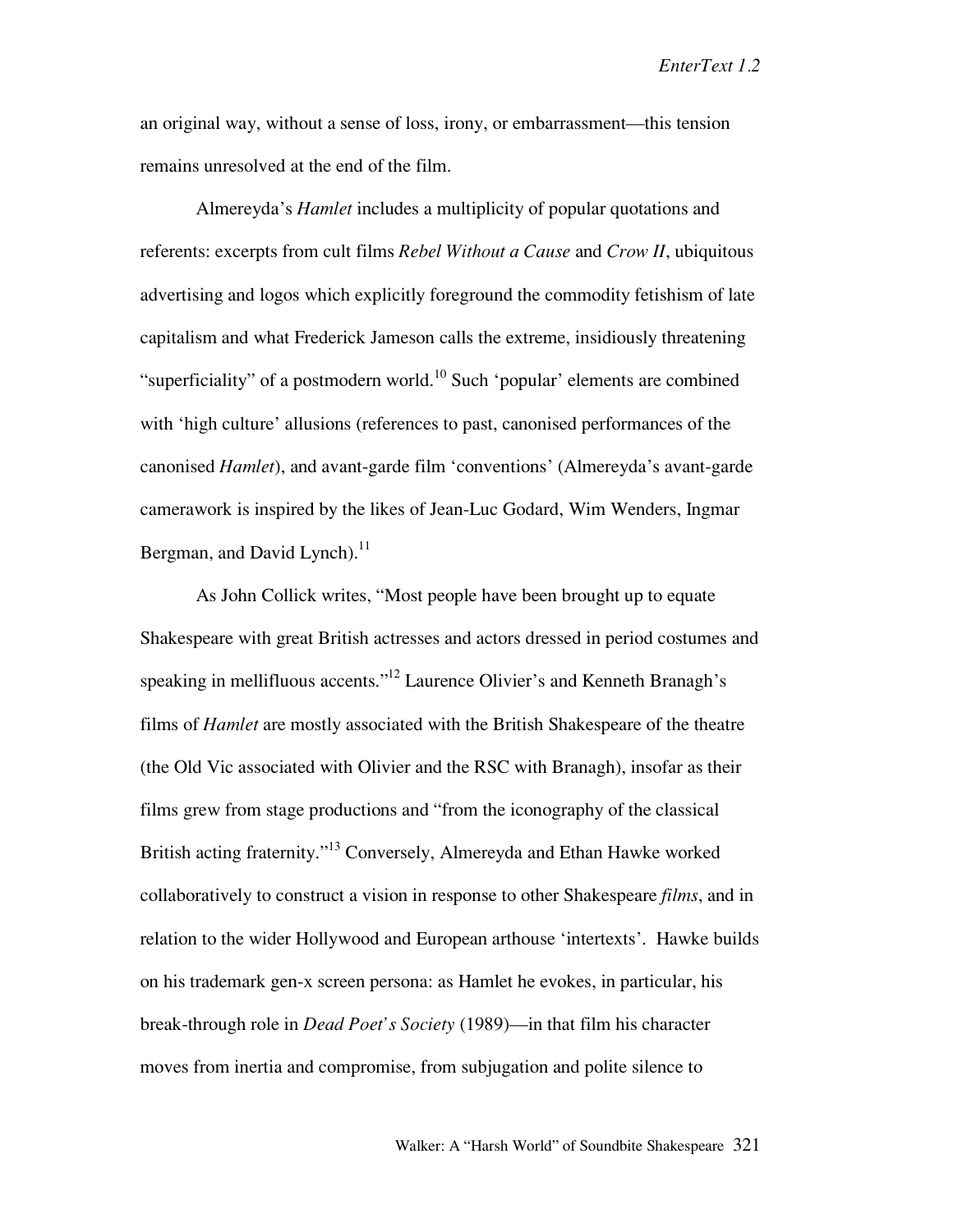improvising a speech that surprises everyone, a speech about the pain of admitting that there is no safety in "truth" ("like a blanket that'll never be big enough"). Like Leonardo Dicaprio who played Romeo in Baz Luhrmann's *Romeo* + *Juliet* (1997), Hawke was inspired by figures like James Dean and Kurt Cobain in his performance. He was also influenced by the Peter Brook version of *King Lear* (1971) starring Paul Scofield, aiming for a kind of simplicity and directness over "histrionics".14 Inspired by Jan Kott's *Shakespeare Our Contemporary* (Peter Brook's chief critical inspiration for his stage and film version of *Lear*), both Hawke and Almereyda speak with urgency about the need to recontextualise *Hamlet* in terms of contemporary social problems.

The heterogeneity of Almereyda's *Hamlet* does not mask some underlying, hidden unity—this will be unsatisfying for those in search of "What Happens in *Hamlet*" in final terms. Almereyda's heterogeneous, intertextual film can be usefully considered in relation to the recent work of adaptation theorists. Recent discussions of filmic adaptations of Shakespeare's plays have moved from "a moralistic discourse of fidelity and betrayal to a less judgmental discourse of intertextuality"<sup>15</sup>, deconstructing the hierarchy of original and copy.<sup>16</sup> Where adaptation theorists once measured how filmmakers translate the meaning *of* a stable, definitive, original Shakespearean text, they now explore how different filmmakers "mean by" a given Shakespearean text, the process of 'reactivating' that text as a contemporary social event.<sup>17</sup> Consequently, there is less emphasis on each film's relative success as a 'translation' of a Shakespearean play from the stage to the screen than on how the adaptation works in filmic terms. Adaptations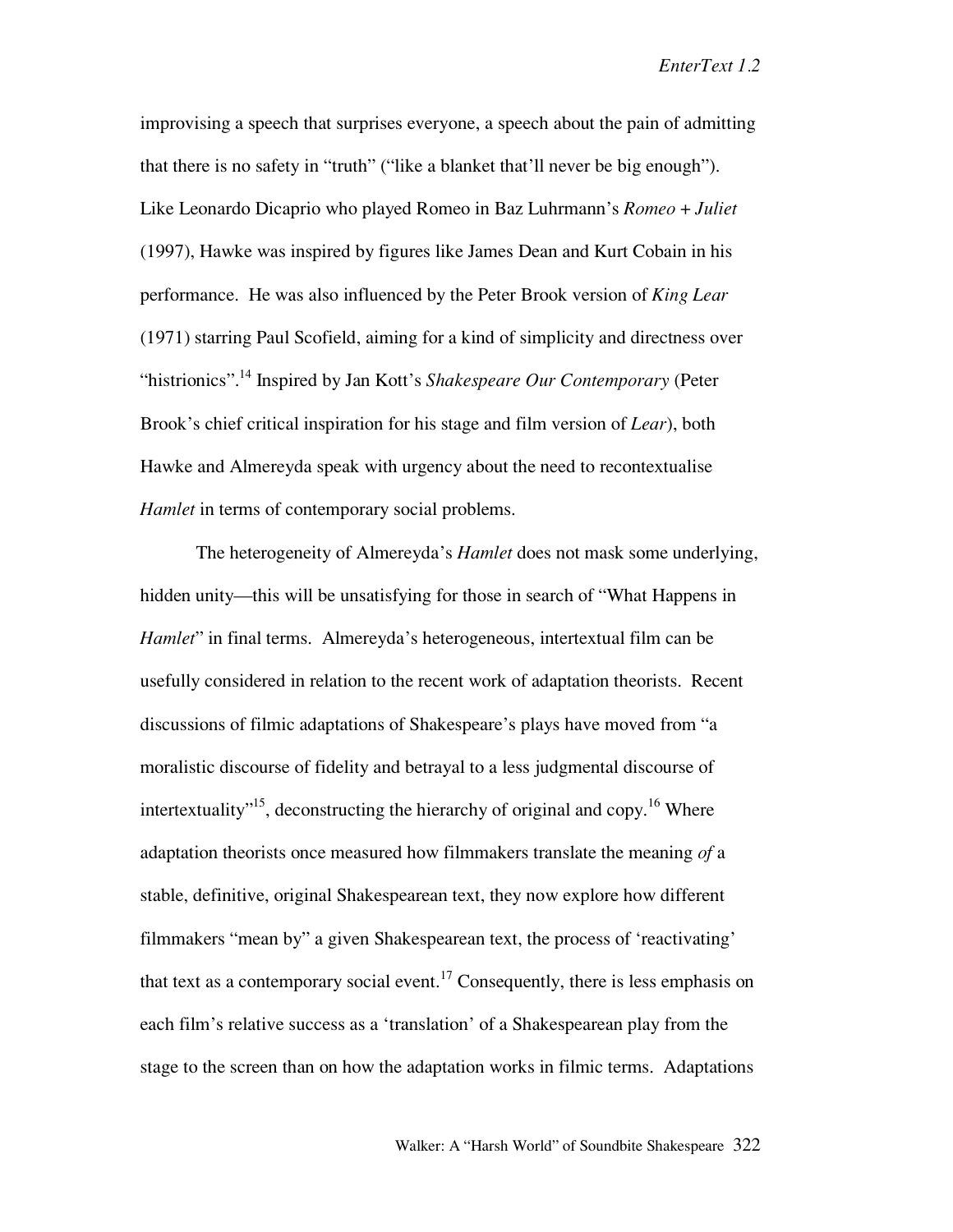are also now considered as part of an ongoing process of intertextual transformation, as Robert Stam puts it, "texts generating other texts in an endless process of recycling, transformation, and transmutation, with no clear point of origin."<sup>18</sup>

Instead of searching for single meanings, or offering a 'definitive' *Hamlet*, Almereyda self-consciously offers a contribution to the anthology of different performances that is *Hamlet*, and to the wider, Shakespearean film intertext. As Almereyda says:

[T]here is no definitive *Hamlet*, there's variance, different versions…it wasn't published in Shakespeare's lifetime. It's an unruly play, an unwieldy play, part of the challenge and excitement about taking it on is that you have to make cuts. You have to decide what means the most…The way you can respect Shakespeare the most is not being too precious, not being too reverent because these plays were always done as popular entertainment.<sup>19</sup>

Taking his cue from Orson Welles' 1948 "rough charcoal sketch" *Macbeth* (filmed in 21 days on an RKO sound-stage with a shoe-string budget), Almereyda offers his two million dollar *Hamlet*, "not so much a sketch but a collage", alluding to many other film interpretations of Shakespeare (in part homage, part parody). When Ophelia (Julia Stiles) contemplates suicide by an indoor pool, Almereyda shows her crash into the water in slow-motion, into a place of silence and escape from the prattling of Polonius (Bill Murray). Here, he alludes to the slow-motion underwater shots in the balcony scene of Luhrmann's *Romeo* + *Juliet*—in Luhrmann's film, underwater is the ultimate place of seclusion, baptismal purity, and, paradoxically, staying underwater equals *safety* from the 'noise' of the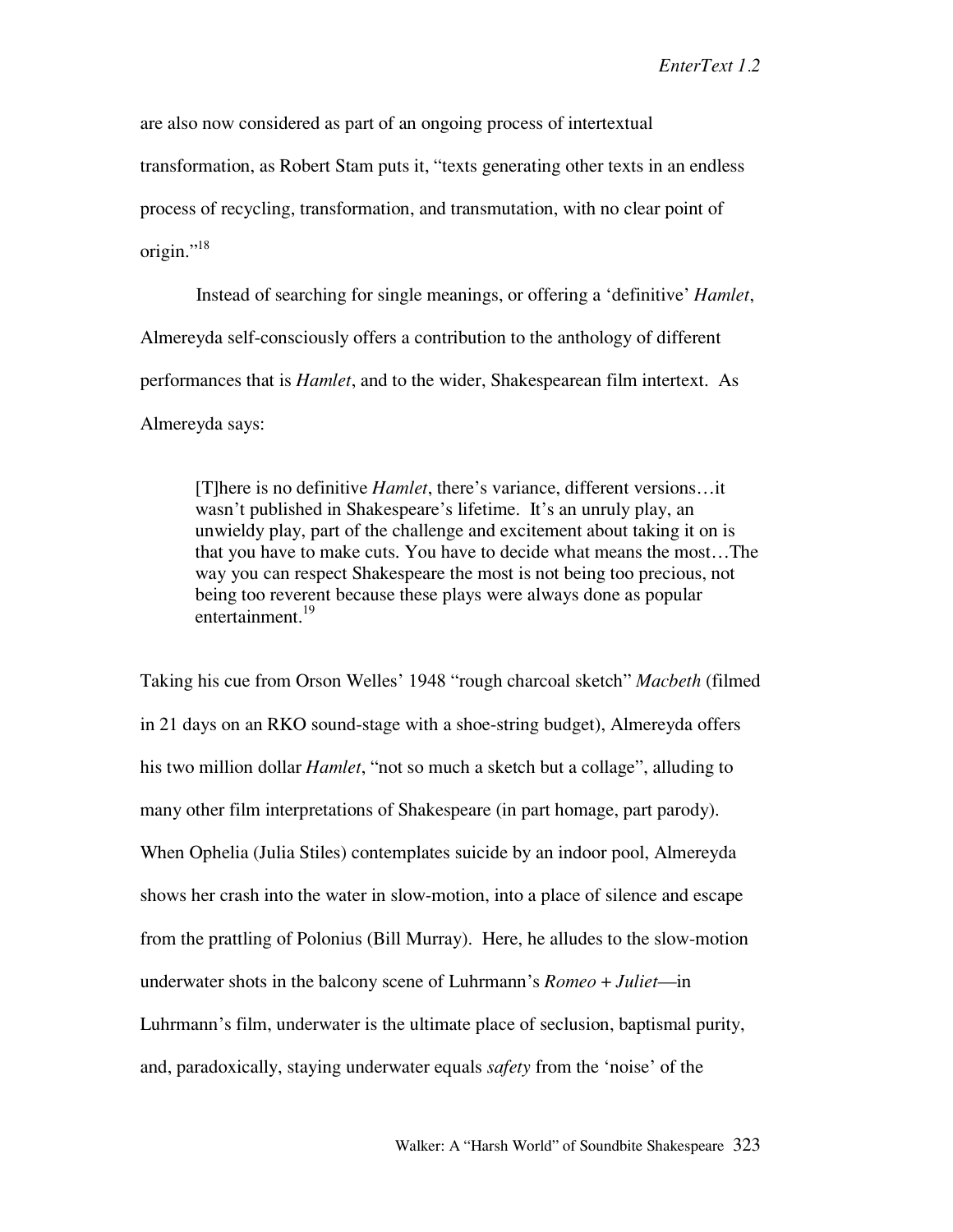outside world. Almereyda also pays homage to the end of Luhrmann's *Romeo* + *Juliet* in the final moments of *Hamlet*: a moving montage recapitulation of the most intimate moments in each film is followed by a television newscaster's summary. In *Hamlet* an anchorman (PBS' Robert MacNeil) delivers an 'epilogue' concluding with the Player King's lines: "Our will and fates do so contrary run that our devices still are our overthrown; our thoughts are ours, their ends none of our own." However, MacNeil's thoughts are not his own because he reads from a teleprompter (a close-up of the teleprompter is the final image of the film). Like Luhrmann, Almereyda explores the American media's association with glamour, superficiality, and corporate sponsorship.

The "remembrances" which Ophelia returns to Hamlet, letters and a yellow rubber duck, include another filmic allusion. The childish memento duck, funny and strangely affecting in context, is Almereyda's homage to Finnish director Aki Kaurismäki whose 1987 satire *Hamlet Goes Business* has Claudius "intent on overtaking the world market for rubber ducks.<sup>320</sup> There is also an oblique reference to Julie Taymor's Broadway version of Disney's *The Lion King*: Hamlet rushes from a limousine towards a sidewalk advertisement for the "best musical of the year", widely-known as derived from the story of *Hamlet*. Almereyda's camerawork, frequently circling whispering characters, evoking an atmosphere of claustrophobia and conspiracy whilst suggesting an invisible subjective presence (perhaps of Old Hamlet) surely derives from Olivier's camerawork in his film of *Hamlet* (1948). Almereyda also includes a clip of Sir John Gielgud delivering Hamlet's "alas poor Yorick" speech. In the context of Almereyda's film, the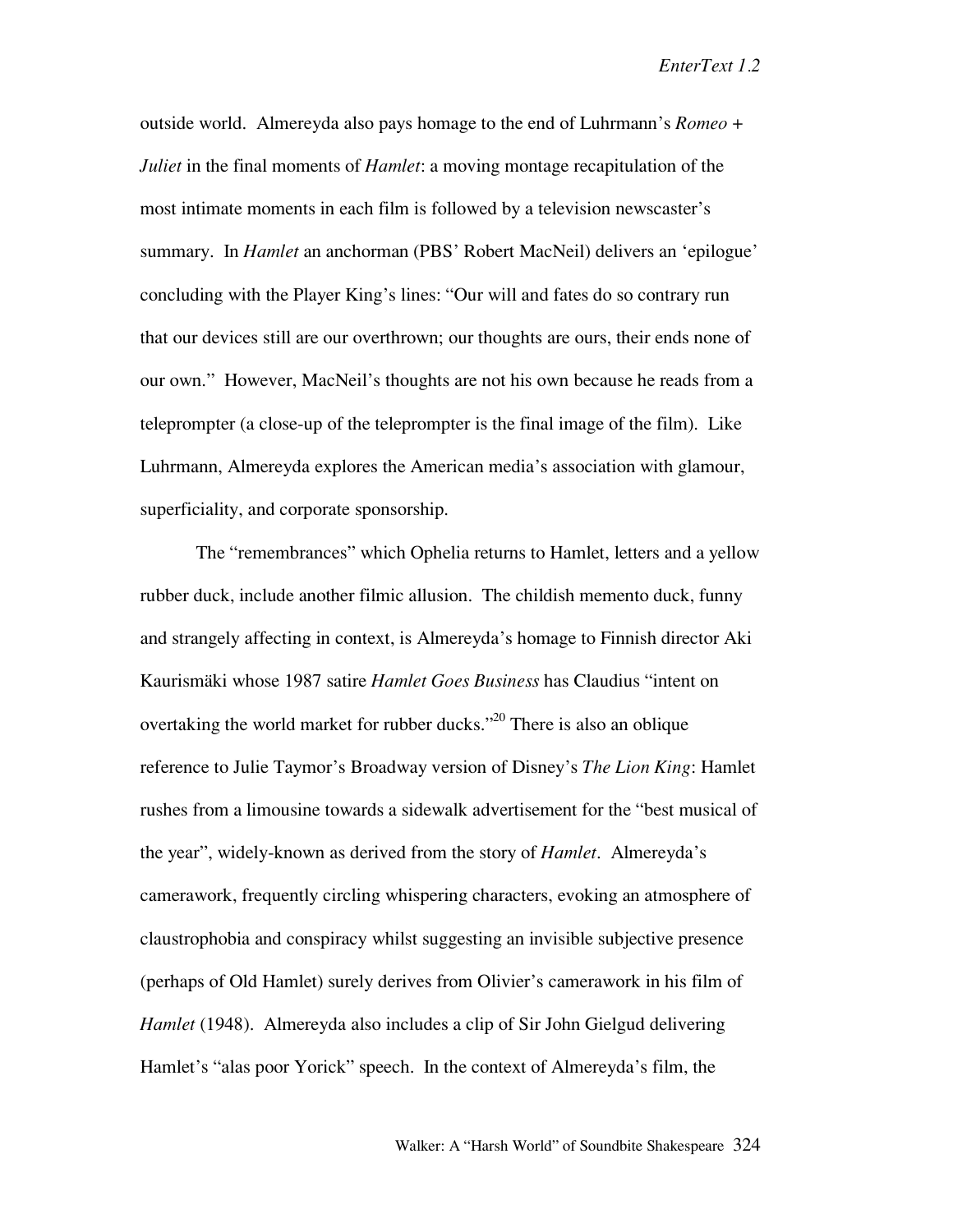image of Gielgud looks ancient, Romantic, choreographed. Almereyda offers part homage, part ridicule of a 'classic' performance. In Almereyda's film it seems there simply isn't time for the contemplation allowed Gielgud as Hamlet. The most famous image of Hamlet holding the skull (and the accompanying speech) is missed out in Hawke's performance.<sup>21</sup>

The many quotations and allusions to other films in Almereyda's *Hamlet* creates generic confusion, problematising any talk of original sources. Hamlet's own *film* (instead of play) within Almereyda's *Hamlet*, "The Mousetrap", is a montage of different film clips. "The Mousetrap" opens with a rose unfurling with sped-up photography (as in Martin Scorsese's *The Age of Innocence*), cuts to "Happy Days" television images of a boy with his parents, to cartoon images of the ear poisoning à la Monty Python, to porn clips, to a shot of an audience emphatically clapping, to images of death. In this climactic film within the film, words are dispensed with altogether. Almereyda makes an overly-familiar scene a 'new' experience by demanding that the audience 'make' the scene from the montage of cinematic quotations (the images evoke the text rather than the other way around). In all previously filmed adaptations of *Hamlet*, "the Mousetrap" takes place on a stage, whereas this "Mousetrap" can only be understood in filmic terms. Paradoxically, the sequence of quotations that is "the Mousetrap" in Almereyda's film is therein original. This "Mousetrap", made entirely of quotations from a pile of Blockbuster videos, is perhaps also a meditation on filming Shakespeare and on the filmmaking industry generally (especially in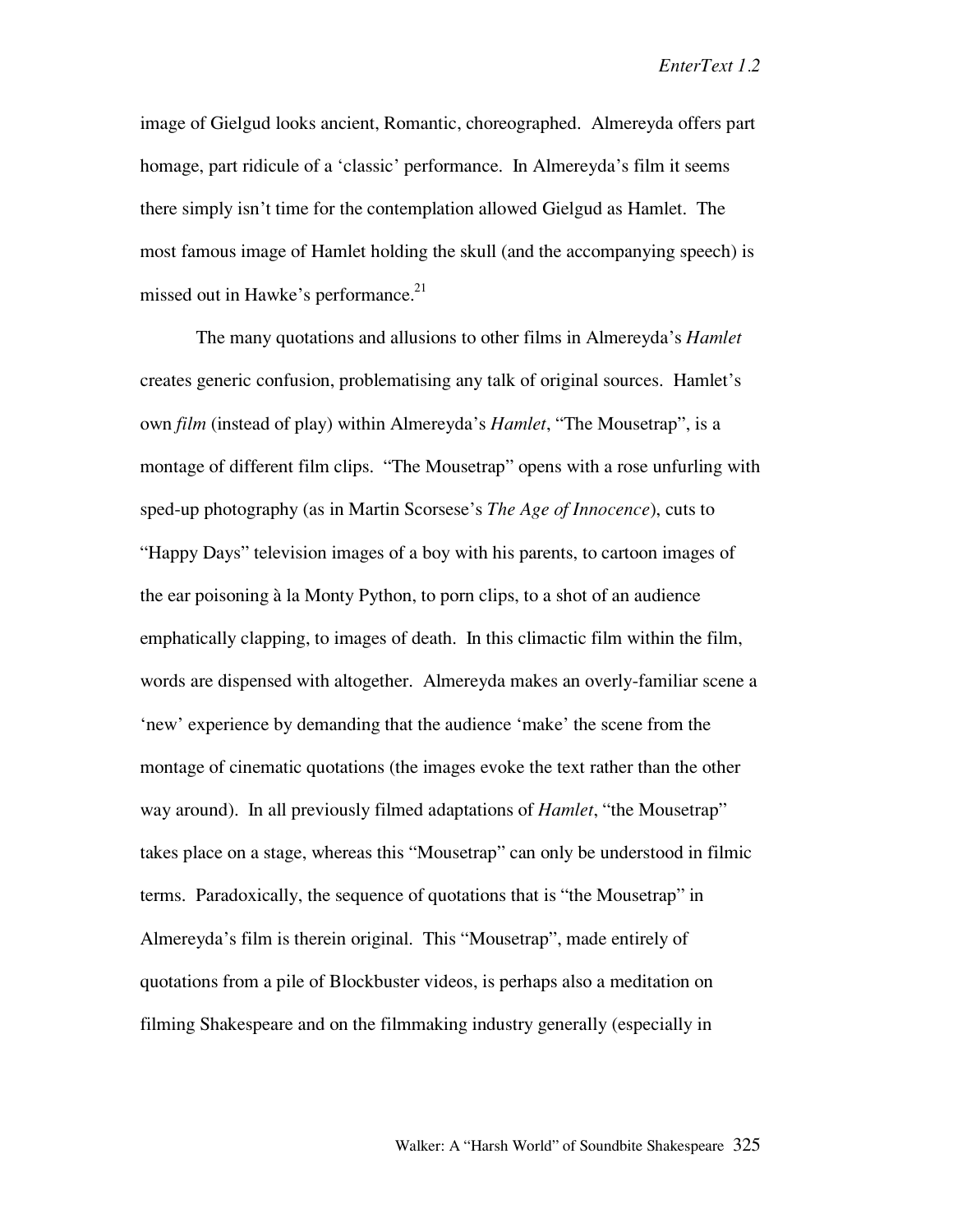Hollywood) as a network of endlessly recyclable material, an industry in which the same stories are told/adapted with regulated difference.

Hamlet is desperate to tell his own story but this proves enormously difficult. Well before he gives the "To be or not to be" speech, we see Hamlet watching himself on a laptop screen delivering the isolated line "To be or not to be" with a gun pointed to his head. He immediately rewinds the tape to listen to the line again, and again. The most famous Shakespearean 'soundbite' sounds trite, then haunting when it is repeated **[video clip 1]**. <sup>22</sup> In the world of this film, such famous lines and whole speeches apparently cannot be delivered 'whole' without a sense of embarrassment or loss (whether metaphysical or temporal). In Ethan Hawke's words (explaining the exclusion of the "alas, poor Yorick" speech), "How do you find a skull in a modern day cemetery?"<sup>23</sup>

In Jean-Luc Godard's film of *King Lear* (1987) the word "nothing" is repeated in dialogue and captions, frequently interrupting/disrupting the narrative of the film, suggesting the difficulty of delivering the Shakespearean text at all. Ethan Hawke as Hamlet and Almereyda's film seem haunted by the ghosts of Hamlets past, the struggle to breathe life into lines deadened through repetition (Gielgud, feeling similarly straitjacketed, wryly observed that in no other role does one hear members of the audience loudly whispering your lines).<sup>24</sup> One reviewer expressed relief that many of Hamlet's lines are spoken in voiceover, "so we do not actually often have the potentially painful experience of watching Ethan Hawke in the act of speaking Hamlet's lines."25 Hamlet's lines are often delivered at 'one remove', either played in short films within the film or delivered in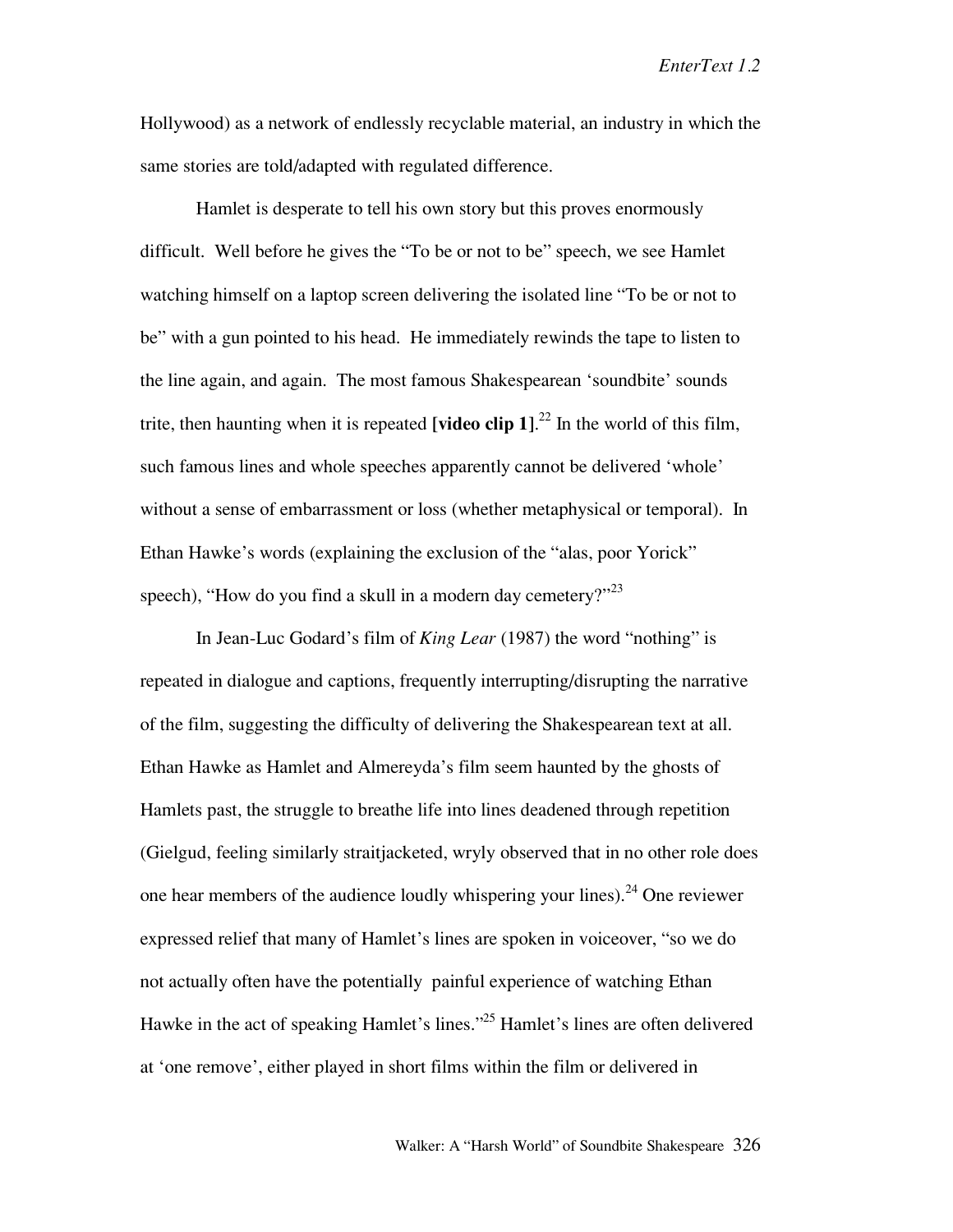voiceover. The delivery of his lines straight to camera seems uncomfortable in Almereyda's film in a way that it was not for Olivier, Branagh, or Innokenti Smokhtunovski as Hamlet in Grigori Kozintsev's film version (1964).

Almereyda films Hamlet walking through many aisles of Blockbuster action movies during Hawke's delivery of the "To be or not to be" speech. In comparison to the epic action movies displayed in the videostore, and Branagh's film of *Hamlet* shot in 70mm wide-screen format, this *Hamlet* is filmed mostly in close-up with a 16mm (comparatively low-definition) camera and includes homevideos made by Hamlet with a cheap 'pixelvision 2000' camera (recorded by Hawke himself, edited by Almereyda). The 70mm film, often used for 'epic' or spectacle-centred' features, has four times the definition of ordinary film, giving Branagh's *Hamlet* a particularly vivid style.<sup>26</sup> By contrast, Almereyda says that with pixelvision, "You have the sense that you're watching something intensely fragile and secret, on the threshold of visibility."<sup>27</sup> The 2000 pixels that give the now defunct Fisher-price pixelvision its name are oversized versions of the rectangular dots that make up the picture on a standard black-and-white television set. Almereyda's filming, unlike Branagh's wide format filming and long 'seamless' takes, is 'messy' with discontinuous editing, key lines spliced and repeated as in Godard's *Lear*. And Hamlet's pixelvision video diaries within the film are pictures of disintegration to match a broken text.

The rhythm of Almereyda's 'disintegrating' *Hamlet* is rapid – like Luhrmann's *Romeo + Juliet* it is less than "two hours traffic". However, unlike Luhrmann, Almereyda does not balance rhythmically quick scenes with long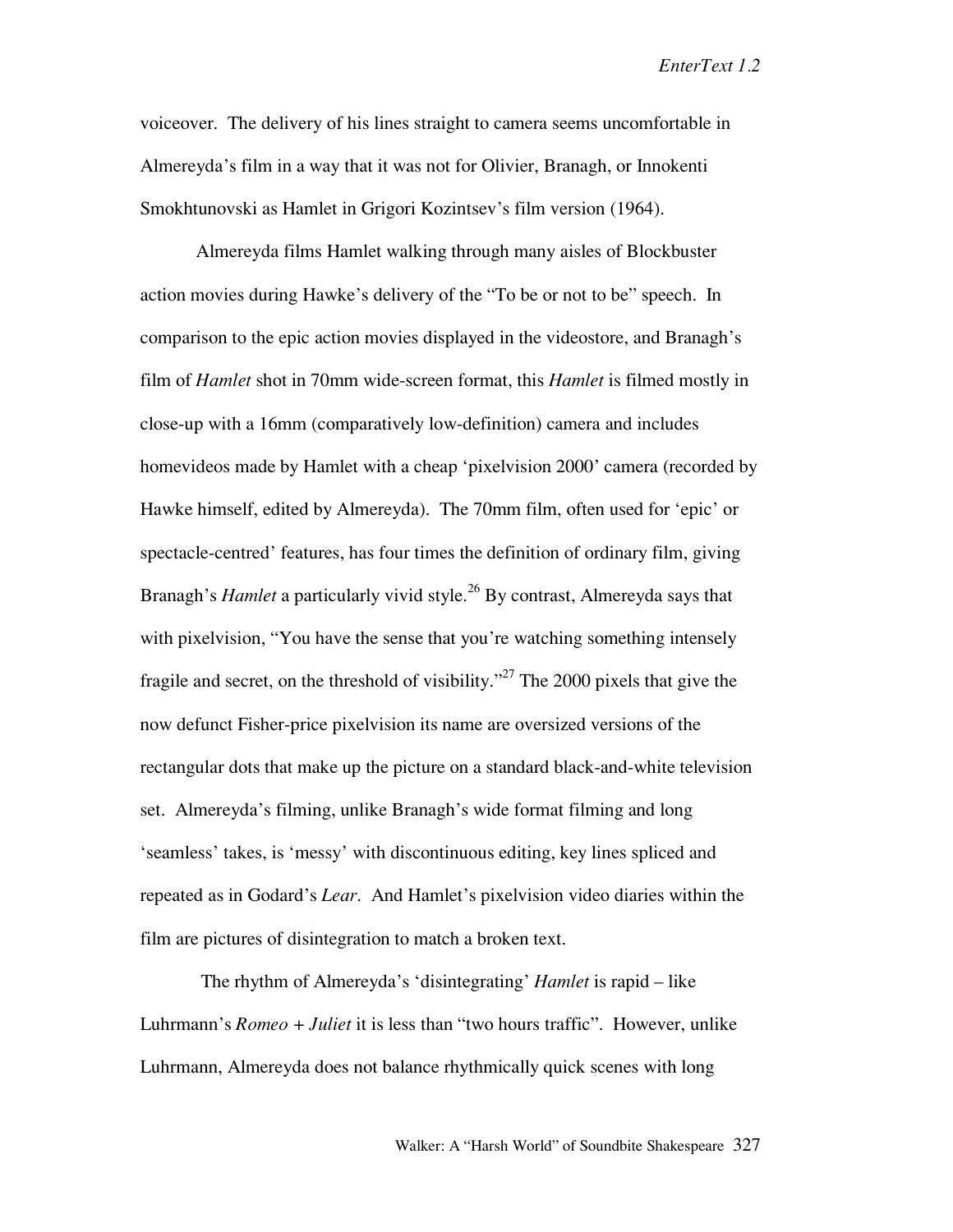scenes of comparative stillness (like the balcony scene in *Romeo* + *Juliet*). The rapidity of Almereyda's production makes Claudius' words to Laertes, "Time be thine", seem particularly ironic. There is no time, no scope in this film for uninterrupted contemplation: telephones, fax machines, door buzzers, and a bombardment of visual information (surveillance cameras, television screens showing explosions and rapidly edited montages) cut short almost every key speech. The frequently whispered and cut-off dialogue, the absence of nonmusical sounds except for voices which suggests spaces in a vacuum (also a feature of Almereyda's *Nadja* [1994]) evoke a world closing in.

Throughout *Hamlet*, Almereyda films claustrophobic spaces—Hamlet's apartment building is surrounded by taller skyscrapers in close proximity, there are no trees and open spaces, and characters, usually filmed indoors, are often surrounded by windows looking out onto yet more skyscrapers. After Laertes departs for France, Ophelia sits before a wall of windows—the cityscape 'closes in' around her whilst Polonius dictates her speech *and* thoughts concerning Hamlet. During Polonius' speech, Ophelia contemplates a diorama picture of a pre-Raphaelite woodland scene. The 'natural' setting and the Romanticism of the scene (evocative of the woodland setting where Jean Simmons dies in painterly pre-Raphaelite fashion in Olivier's *Hamlet*) appears quaint, like a fairy-tale vision in the steel city mise-en-scène of Almereyda's film. Polonius decisively takes the diorama, a childish and Romantic vision, out of Ophelia's hands.

Almereyda says "Global corporate power seems at least as treacherous as anything going on in the well-oiled feudal empire of Shakespeare's day….But I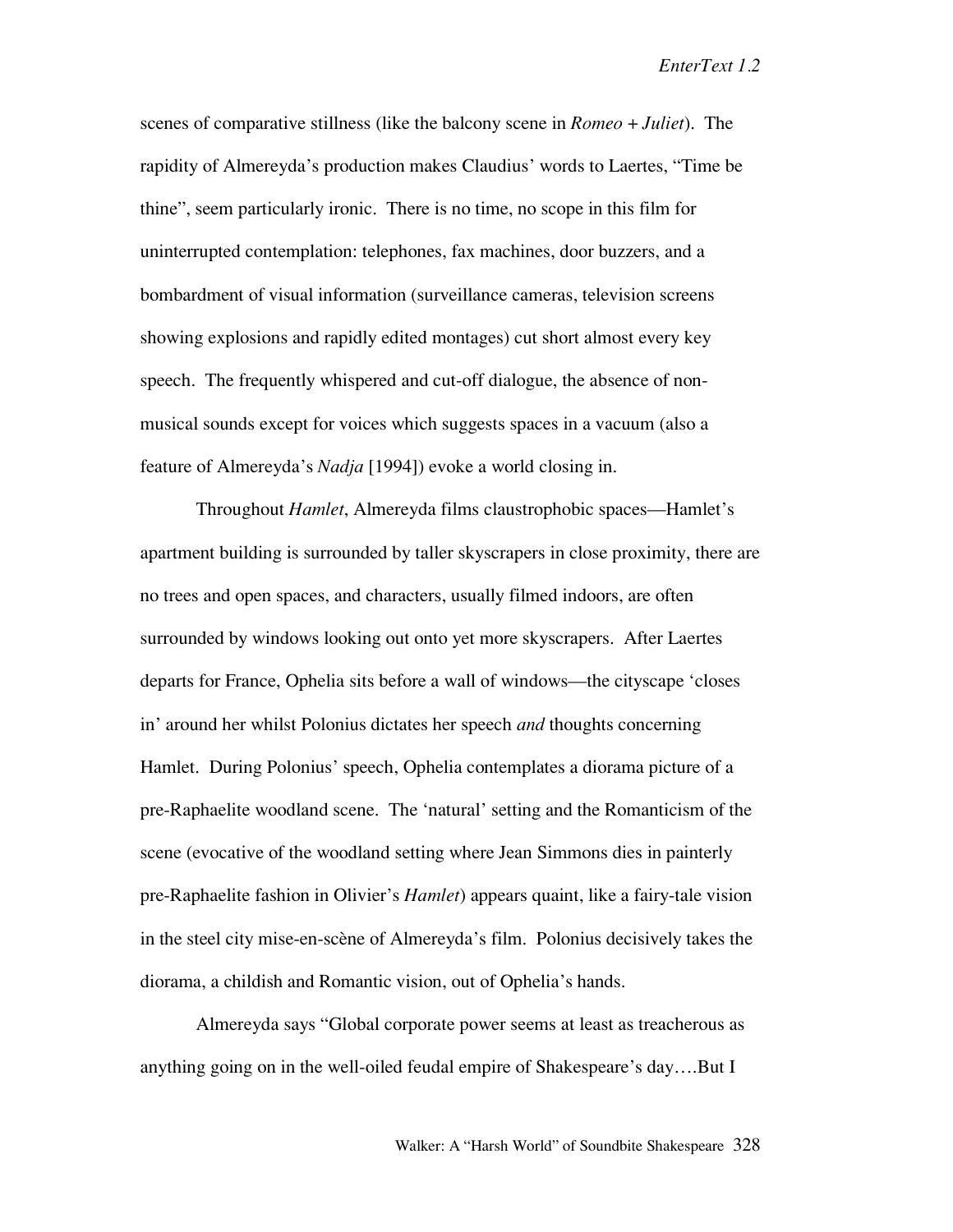intended the whole corporate media angle to go deeper than just that easy correspondence. It relates to the whole look and scope of the film.<sup> $28$ </sup> The frequent low-angle shots of skyscrapers convey the icy power of big business and the characters often seem small and insignificant in comparison (*American Psycho* production and set designers Gideon Ponte and Jeanne Develle again feature metallic surfaces, windows and sterile, cold spaces). Denmark becomes the multinational Denmark Corporation headquartered in New York City, Elsinore becomes a ritzy apartment hotel. These 'translations' are self-consciously 'announced' at the beginning of the film (close-up on the Denmark Corporation logo on a huge Panasonic screen in Times Square, close-up on the Elsinore Hotel sign) in the manner of Luhrmann's billboard in *Romeo* + *Juliet* for "Prospero's Finest Whiskey" or his use of Shakespeare's words "sword" and "longsword" as gun trademarks **[video clip 2]**. In the first scene of *Hamlet*, when Claudius speaks of the threat from "Young Fortinbras" he holds up a USA today paper with the headline "Fortinbras makes bid on Denmark Corporation"—the moment echoes a shot in Baz Luhrmann's film of Paris on the cover of *TIME* Magazine, or when the young Lucius in Julie Taymor's film of *Titus* (1999) reads about the death of Caesar from a newspaper. In such moments, the directors call attention to their use of Shakespearean textual details in modern textual contexts, marking each film's relationship to an 'original' text and, simultaneously, marking our temporal distance from the original circumstances in which Shakespeare's words were understood. 29 In *Hamlet,* Claudius gleefully rips the USA today paper apart, prompting applause. The flutter of torn newspaper pages around him is perhaps a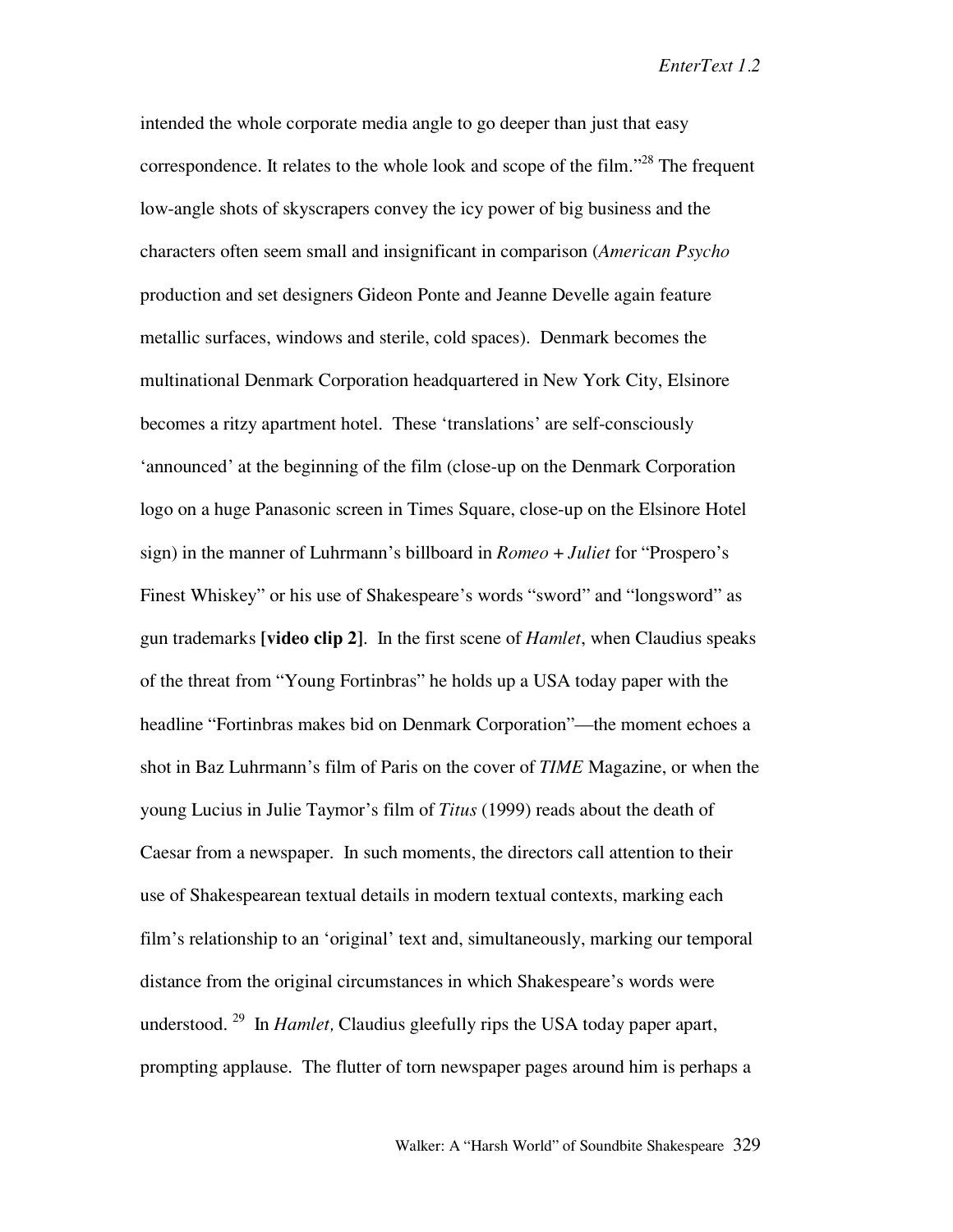reworking of the confetti which fills the room in Branagh's first scene for his *Hamlet*—in Branagh's film, the thick storm of confetti, punctuating the end of Claudius' speech, marks the end of the public scene in a carnivalesque and grand way. In Almereyda's film, the flutter of a single newspaper in slow-motion over a boardroom table is no less sinister, but it is a somehow colder, more desperate ceremonious gesture. The gorgeous costumes and ornate sets of Branagh's Elsinore palace become business suits and steel surfaces in Almereyda's production. The grand hall of gilt-framed mirrored doors in Branagh's *Hamlet* becomes a single mirrored wardrobe door in an expensive but seedy apartment hotel in Almereyda's film.<sup>30</sup>

In his late captalist mise-en-scène Almereyda features (and paid some companies for including) many trademarks and logos which reviewers mistook for genuine product placement: Hamlet's friends smoke Marlboro, Ophelia calls Movie-Fone (sponsored by the New York Times and American Express) to get away from it all (perhaps to engage with another movie, a different kind of story of her own choice), Claudius sports a Hugo Boss sports bag, Hamlet and friends drink the Danish Carlsberg beer. There is an exceptionally long list of credits at the end of the film, thanking companies who allowed their trademarks and products to be featured. Almereyda writes that "all the hectic distractions, brand names, announcements and ads that crowd our waking hours" are the bars of his Denmark prison, part of recognising "the frailty of spiritual values in a material world, and to get a whiff of something rotten in Denmark on the threshold of our self-congratulatory new century."<sup>31</sup> As Hamlet rehearses his love poem for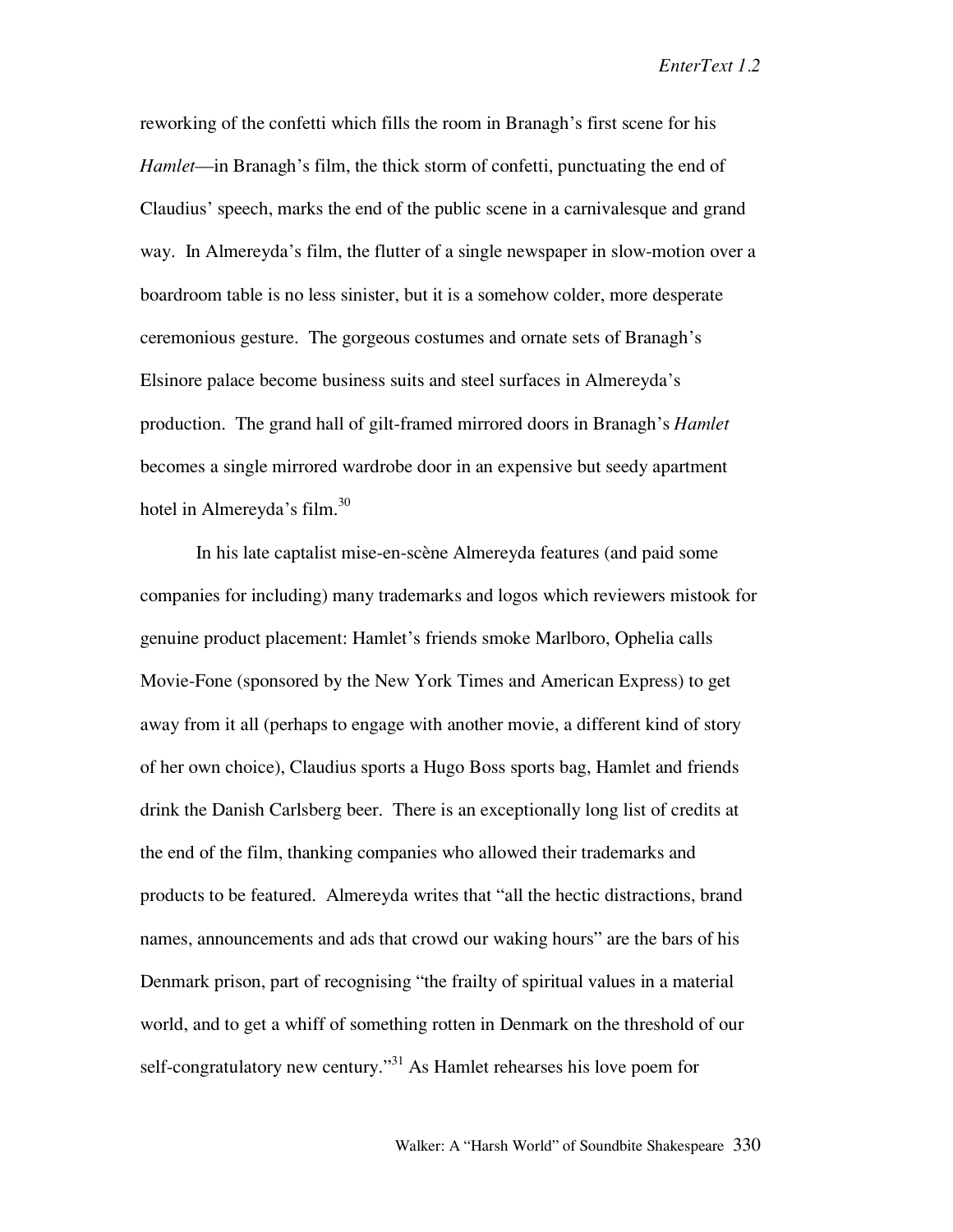Ophelia (in voiceover), he passes a "Key Food" store, and the line "but never doubt I love" is visually accompanied by large signs like "redpack tomatoes  $59¢$ ", "rice \$4.99". After the screening of "The Mousetrap" Hamlet excitedly hails a cab across the street from a shoestore with the giant neon name "MANIA". The "Key Food" and "MANIA" stores are not major labels like Marlboro or Hugo Boss rather than featuring only standard, big-name product placement, Almereyda makes a theme of ubiquitous advertising, logos, prices, commodities at every turn, the displacement of the human with signs of money. Given the commercial imperatives and expectations of filmmaking today, the use of logos and brand names is undeniably powerful product placement (despite Almereyda's arguably naïve assertion than he can subvert such practices). These bold and easily decoded 'signs' threaten to 'drown out' the more 'difficult' and, in this film, potentially subversive Shakespearean text.

When Horatio and friends confront the ghost of old Hamlet, an image of Sam Shepard walking is superimposed on a corridor dominated by a Pepsi machine. On Horatio's cry "stay illusion" the ghost initially 'materialises' but then dissolves—the body of Old Hamlet merges into the machine picture of a giant Pepsi can; the Pepsi can appears, momentarily, larger than human. The high-key lighting and absence of music, aspects which drain the scene of Wellesian expressionism, paradoxically heighten the strangeness of this occurrence in a mundane setting. The message of what happens to human beings in this *Hamlet*, scaled down to the size of edible/disposable products, displaced by product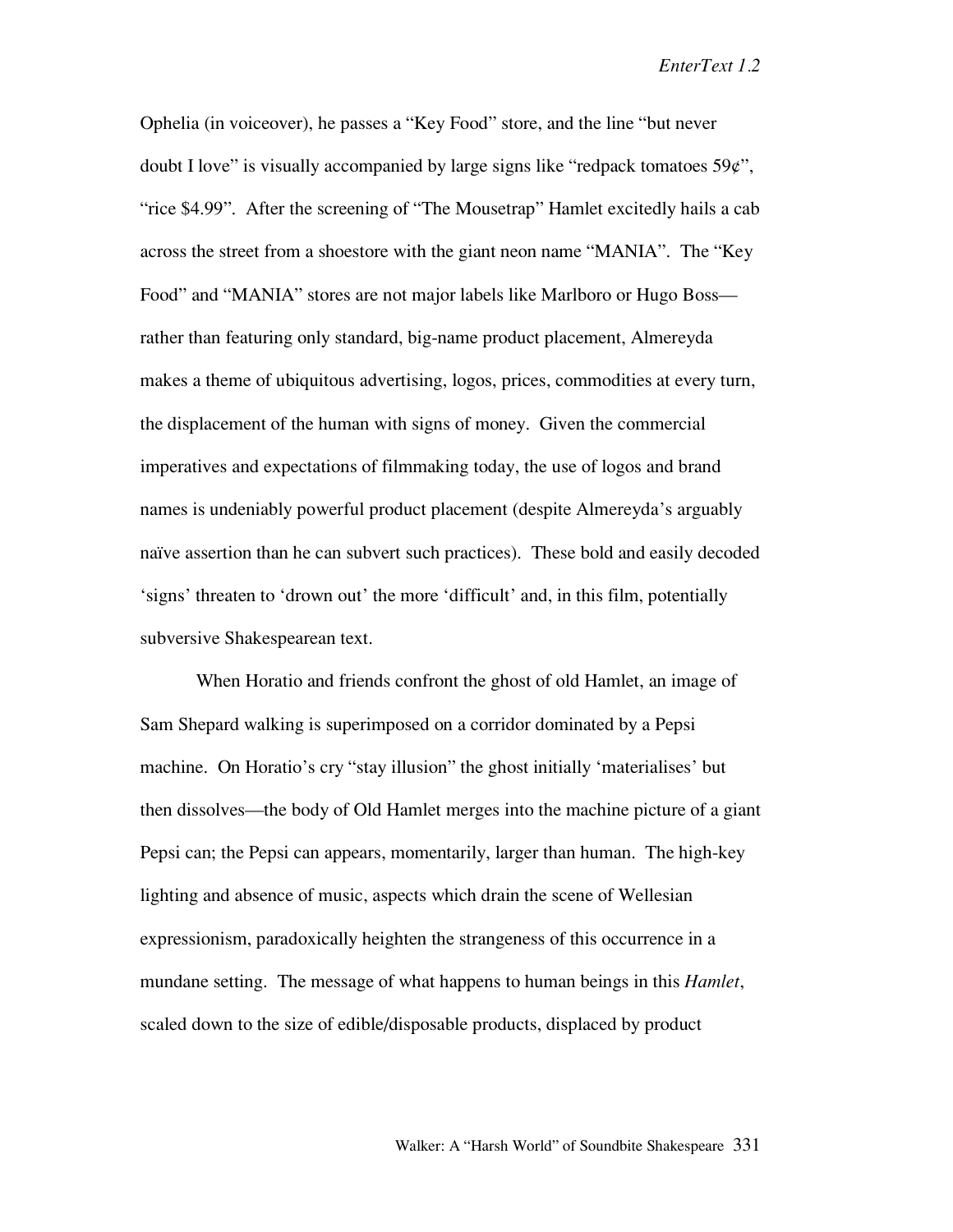placement is conveyed in a devastatingly succinct, 'undramatic' way **[video clip 3]**.

While such details might seem too neat, even unoriginal, ironies without substance, Almereyda is taking the consumerism and fierce glamour of Luhrmann's film to another extreme. And in a world of technology and visual effects, the scenes involving the ghost of old Hamlet are especially moving eschewing special effects and 'clutter', the melodramatic ground-splitting, bolts of flame, zooming-in, and full orchestral accompaniment featured in Branagh's *Hamlet*, Almereyda films old Hamlet simply standing in a room. Shepard delivers his lines with the quiet agony that recalls Paul Scofield as Old Hamlet in Franco Zeffirelli's film version of *Hamlet* (1990). Moments of emotional intimacy are poignant in Almereyda's *Hamlet* because they are fleeting and without melodramatic punctuation: consider when Polonius absent-mindedly ties Ophelia's sneaker, Polonius hugging Laertes farewell after his "to thine own self be true" statement, the tight two-shots of Hamlet and Ophelia, as well as the scenes involving old Hamlet.

We are often denied a view of characters' faces at the most intimate, emotional moments which, paradoxically, heightens the impact of these moments: when old Hamlet's voice breaks as he speaks of Hamlet's mother ("leave her to heaven") his face is turned away from the camera, we do not see Ophelia's face when Laertes implores her to guard her heart from Hamlet, Hamlet himself is often viewed from behind or at the edges of the frame with his face partially cut off (even when he speaks). The human body is not only manipulated into various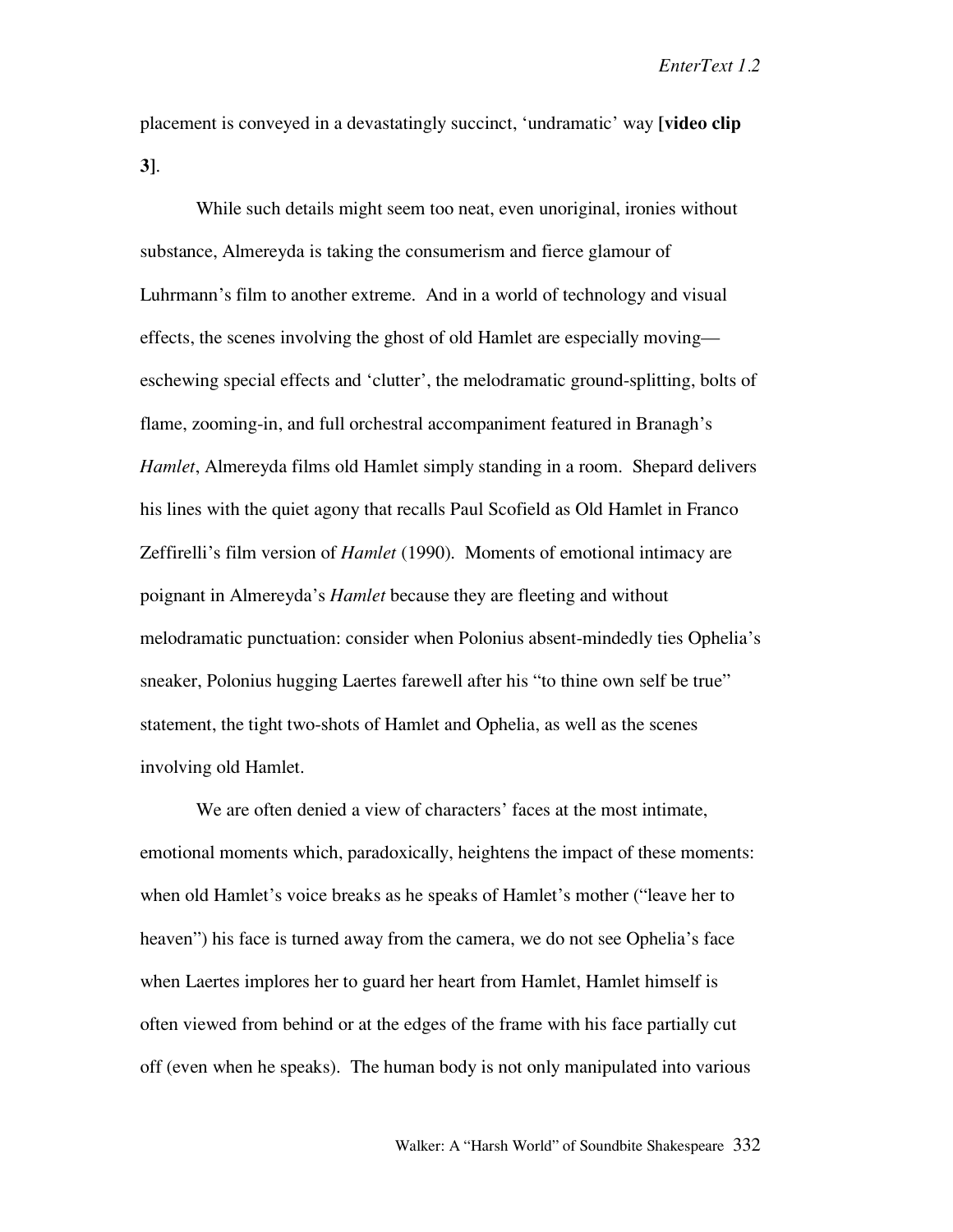shapes and forms—as tall as a skyscraper (a low-angle shot of Hamlet creates that illusion) or as small as a Pepsi can (old Hamlet) but it is also fragmented, seldom wholly seen. Also, we often do not see the mouth of a character speaking – we first hear Claudius (in the first scene of the film) several lines before the camera finds him. The comparatively few moments when a full face or body is viewed, along with the corresponding voice, are arresting in the context of this film: a full facial close-up on Ophelia, and a complete vision of her body reflected in the pool as she silently contemplates suicide, take precedence as Polonius prattles to Gertrude and Claudius about "this hot love on the wing." **[video clip 4]**

The fragmentary style and rapid rhythm of the film, the disjointed editing and the eclectic musical choices which draw attention to its construction, the way many of the key speeches are interrupted and/or separated from their bodily sources, the cacophony of surround-sound, and the dominance of advertising signs (visual and verbal) pushes the Shakespearean text "towards [the film's] margins"<sup>32</sup> Michael Anderegg argues that Welles' Shakespearean films reveal "through [their] absence of gloss or finish, the fragmentary and tentative authority of the original."33 I argue that Almereyda goes further in destabilising the notion of an original, stable text of *Hamlet*. As Anderegg writes, "Shakespeare's plays themselves, as they have come down to us, can be defined as extremely unstable texts, never entirely 'finished', works in progress, playhouse documents, even sketchy blueprints for an edifice that we can never satisfactorily reconstruct."<sup>34</sup> Similarly, Andrew Murphy argues that centralising *the* 'original' text "as a sacrosanct ideal against which film must measure itself" is anachronistic when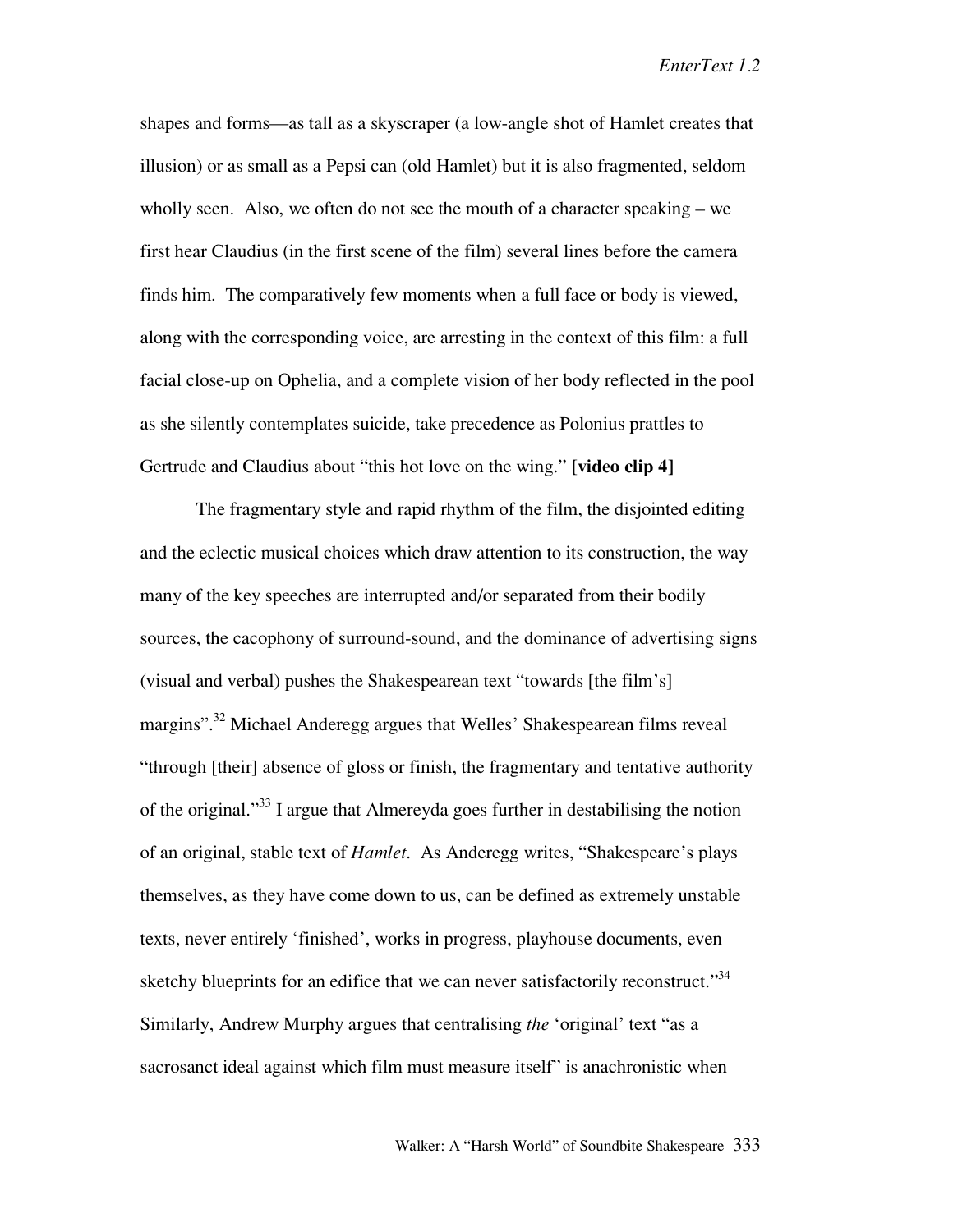applied to Renaissance texts since they are collaborative social entities, devised according to the principle of "theatrical plunder", subject to alteration by scriveners, theatrical annotators, adapters and revisers, censors, and compositors, not to mention theatre personnel ("the notion of an author holding proprietorial 'copyright' was entirely unknown in this period").<sup>35</sup> Viewing the Shakespearean text as the product of a "singular, centralized author" does not square with Renaissance textual practice, nor does it square with the intertextual and collaborative nature of film production.<sup>36</sup>

But, as Anderegg points out, Shakespearean plays are widely understood in "the larger culture" as stable, singularly-authored artefacts.<sup>37</sup> In Branagh's publicity for his "bookish" *Hamlet*, for example, he emphasised, without irony, that he was "bring[ing] to the screen for the first time, the full unabridged text" of Shakespeare's play.<sup>38</sup> Branagh attempts to provide 'authoritative access' to Shakespeare's work by centralising *the* 'whole' text. Each of Branagh's Shakespeare films are bound together, scene shifts and changes smoothed over by Patrick Doyle's nineteenth-century pastiche music. Conversely, the notion of 'access' to *the* 'whole' text is problematised in Almereyda's film: first, because the film is explicitly intertextual and, second, because of its fragmentary style. The fragmentation of the Shakespearean text is underscored by his incorporation of both classical and popular music by various artists that changes from scene to scene (as in his earlier films *Nadja* and *The Eternal*[1998]). Almereyda's musical choices emphasise temporal and ideological differences, cultural eclecticism and collaboration, rather than binding scenes and Shakespeare's speeches together or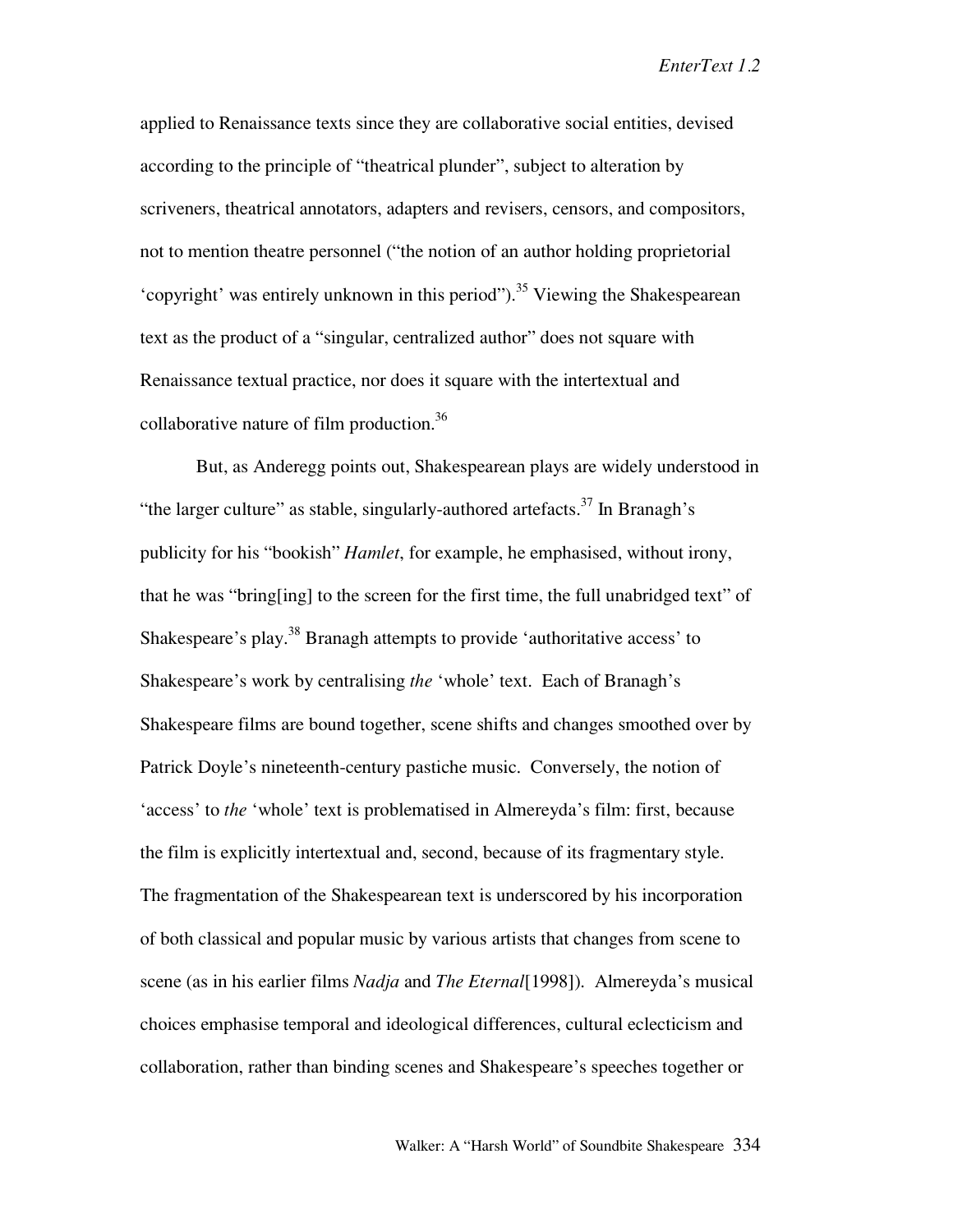'smoothing out' the construction of the film.<sup>39</sup> Further, like Orson Welles before him, Almereyda presents a Shakespeare from hunger rather than an opulent, period Shakespeare, what Anderegg calls a "poor Shakespeare".<sup>40</sup> When Anderegg speaks of a "poor Shakespeare" he speaks of a "poverty effect" rather like Roland Barthes' notion of the "reality effect"—in Almereyda's film, the effect is achieved through disjointed editing, jump-cuts, washed-out palettes, and the omission of music at points where it is conventionally used to 'hide' the construction of the film (especially editing cuts).

In his 'broken' vision using an extremely pared-down text, Almereyda also implicitly explores how film itself may be antagonistic to the rhythm and subject matter of Shakespeare's verse (and vice versa). Shakespeare's words are not only decentralised but may be incommensurate with the film medium. By setting the "to be or not to be" speech in the action aisles of a Blockbuster videostore, Almereyda plays with clichéd notions of the limitations of film as set out, for example, by Pauline Kael. In *Deeper into Movies*, Kael discusses the 'natural' propensities of the film medium:

Movies are good at *action*; they're not good at reflective or conceptual thinking. They're good at immediate stimulus, but they're not a good means of involving people in the other arts or in learning about a subject. The film techniques themselves seem to stand in the way of the development of curiosity. $41$ 

If we accept Kael's general description of film based on aspects of the action movie, the medium is inherently antagonistic to the character of Hamlet as well as to the play of *Hamlet* shaped by contemplative, lengthy speeches and delayed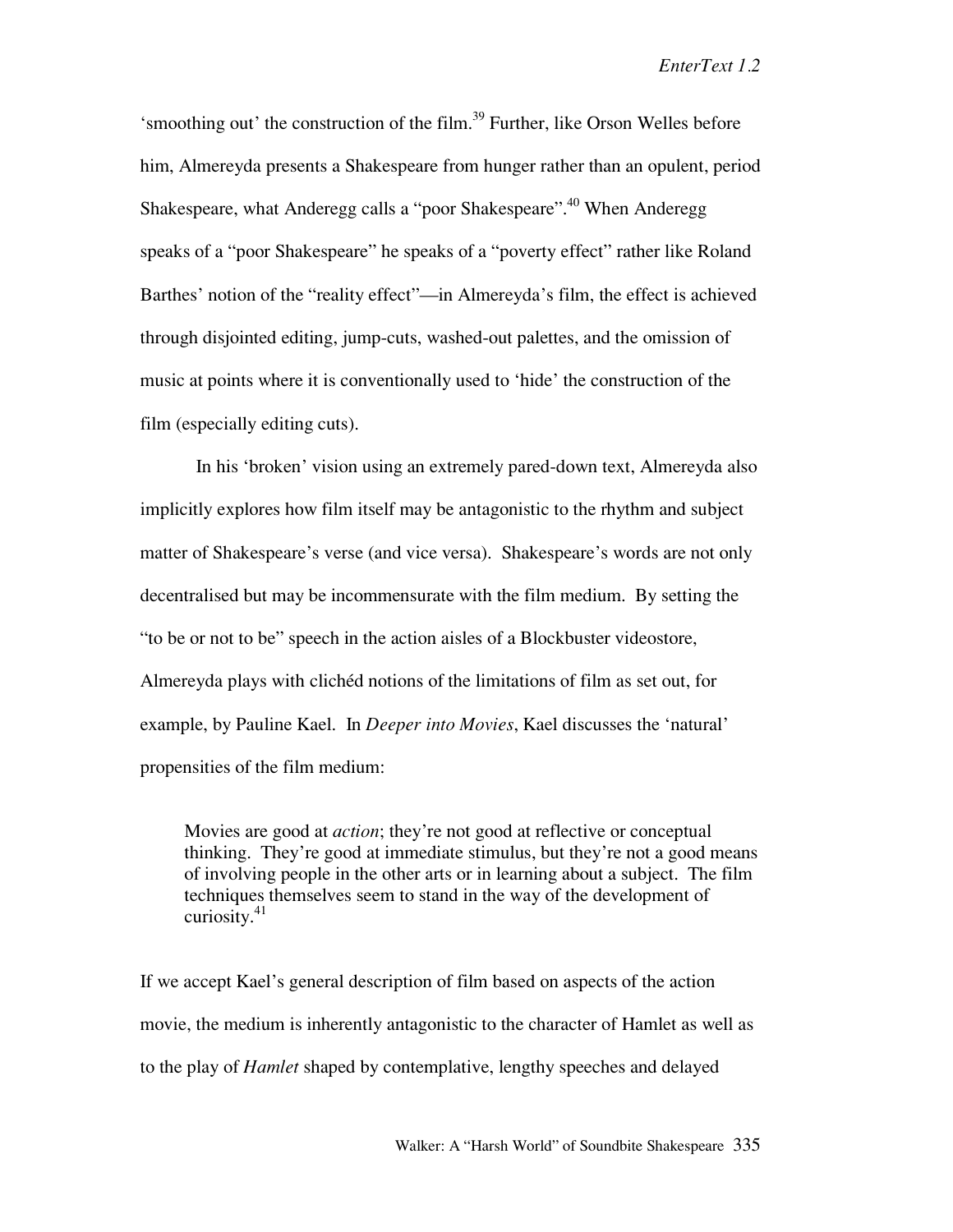action. Almereyda implicitly suggests (and then challenges) this notion when he shoots the "to be or not to be" speech in a blockbuster videostore, in which *all* the films displayed (excepting new releases) are classified as action movies. As Hamlet walks through the video store, clichéd action sequences are displayed on television screens: explosions and bodies thrown in the air, guns firing, the invincible hero of *Crow II* walking through flames and waving at the camera, visually mocking Hamlet's indecision. Hamlet begins the speech in voiceover and then begins speaking out loud in the videostore, as if addressing his words to the stories of mainstream Hollywood heroism and action that surround him. $^{42}$ 

Almereyda's film points to what it cannot say. As Pierre Macherey wrote: "In its every particle, the work *manifests*, uncovers, what it cannot say. This silence gives it life". Further, Macherey says:

What is important in the work is what it does not say. This is not the same as the careless notation 'what it refuses to say', although that would in itself be interesting….But rather than this, what the work *cannot say* is important, because there the elaboration of the utterance is acted out, in a sort of journey to silence. $43$ 

This silence is the only meaning that Macherey refers to as being "latent" in a given text. Instead of the Romantic notion that Shakespeare anticipates all readings with words that seem to contain all humanity, Almereyda's *Hamlet* points to the silences, moments when the words are cut off, ways in which the words by Shakespeare must be ingeniously adapted so that they will mean *now*. In *Hamlet*, Almereyda emphasises the difficulty of speaking Shakespeare's well-worn lines with life, of speaking lines that explore the inmost part of Shakespeare's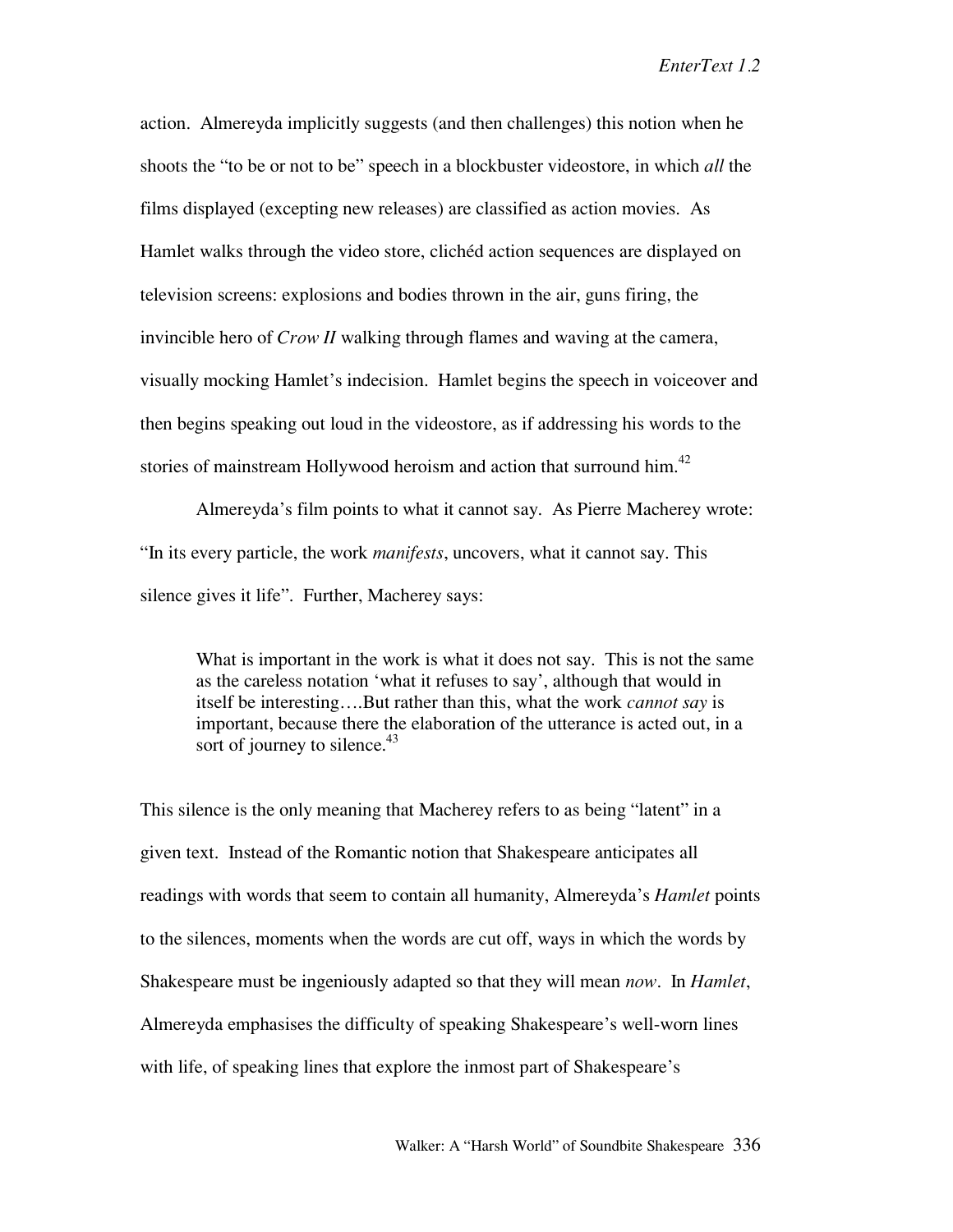characters, lines that record subtle shifts in contemplation, lines that encapsulate the kind of humanity, thought, and subtlety that are unwelcome in the ruthless, capitalist, dehumanised world of the film.

In Almereyda's *Hamlet*, film images are presented as the dominant, coercive, manipulative (and manipulated) popular form. Hamlet obsessively plays back his own pixelvision home-video images of Gertrude and old Hamlet, pulling in to such extreme close-ups that their facial features become distorted indistinct shapes. He also replays a short clip of Ophelia in which she holds up a picture of an old man which she moves to reveal her own face—the picture of a face and the real face look almost equally 'real' at first glance on this black and white grainy video. The subjective act of decoding images (the various ways in which Hamlet can manipulate and reconfigure images like this on his computer to match his own speeches) and the deceptive power of images—a picture of a face may seem as real as flesh and blood—is explored in a film built around images of consumer culture, signs of wealth and fashion, logos and trademarks, a film in which everyone is image-conscious and Hamlet can only convey "that within" in private whispers or at 'one remove'.

While words and speeches are broken or interrupted, images are more difficult to destroy—Ophelia attempts, several times, to set fire to a Polaroid of Hamlet that burns painfully slowly. Hamlet attempts to harness the power of film images and take control of the film's direction with his disturbing experimental film of "The Mousetrap". The pamphlet announcing "The Mousetrap" film features the same font and colours (red and white) of the opening "Hamlet" title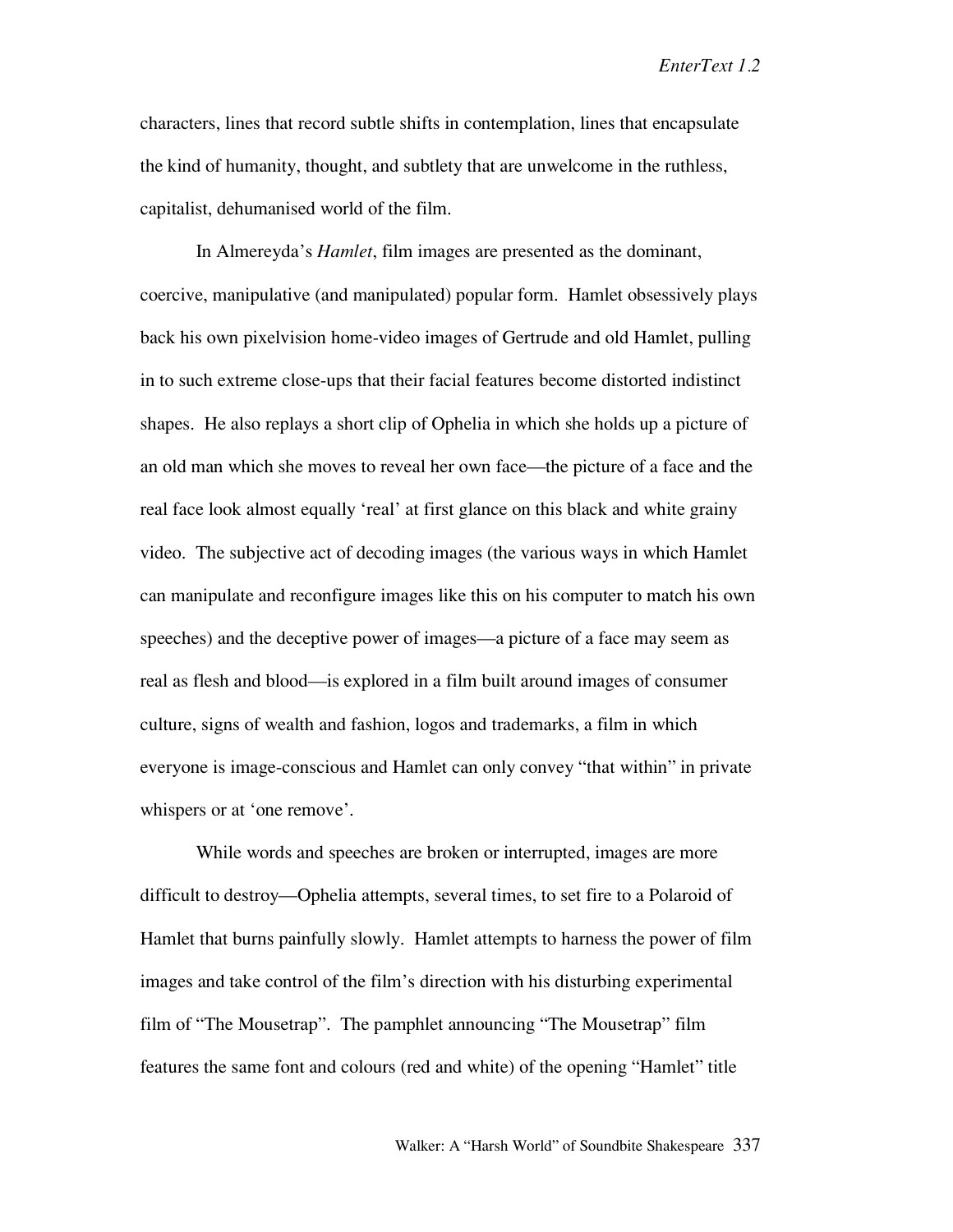for Almereyda's film, suggesting that Hamlet (as much as Almereyda) seeks directorial control. The claustrophobic spaces of Almereyda's film, and the disturbing assault that is "The Mousetrap" might make us, like Claudius, cry for light. But where is the light, what kind of ideology does this film offer to counter the aspects of late capitalism presented—ruthless, ubiquitous marketing, corporate ideology without humanity, consumerism stronger than love?

Several scenes before Hawke's delivery of the "to be or not to be" speech, Almereyda includes a short speech on television by the Buddhist guru, Thich Nhat Hanh. Hanh speaks about how we must "interbe" with others rather than simply being as individuals, he speaks about the need to coexist with other beings in the natural world because "you need others to be." The guru offers his ideology with charm and humility but his words sound empty because they are at odds with everything we have seen as possible—even the simplest and kindest words can sound satirical in the context of this film. The only sense of release is in Hamlet's maniacal multiple shooting of Claudius in the final scene—swords are replaced by a gun, drama becomes action movie, Hamlet is finally more like Jules from *Pulp Fiction* than Olivier or Branagh's sweet Prince **[video clip 5]**. And "the rest is silence" is a profound relief—Hamlet no longer has to speak, nor does he give his dying voice to Fortinbras (who is not included in the final sequence). Hamlet's escape to silence is a relief because the loudest speech in this film, that which is not whispered or cut-off, is dangerous and powerful like the newscaster's final, glib summary of *Hamlet* in words that are not his own **[video clip 6]**.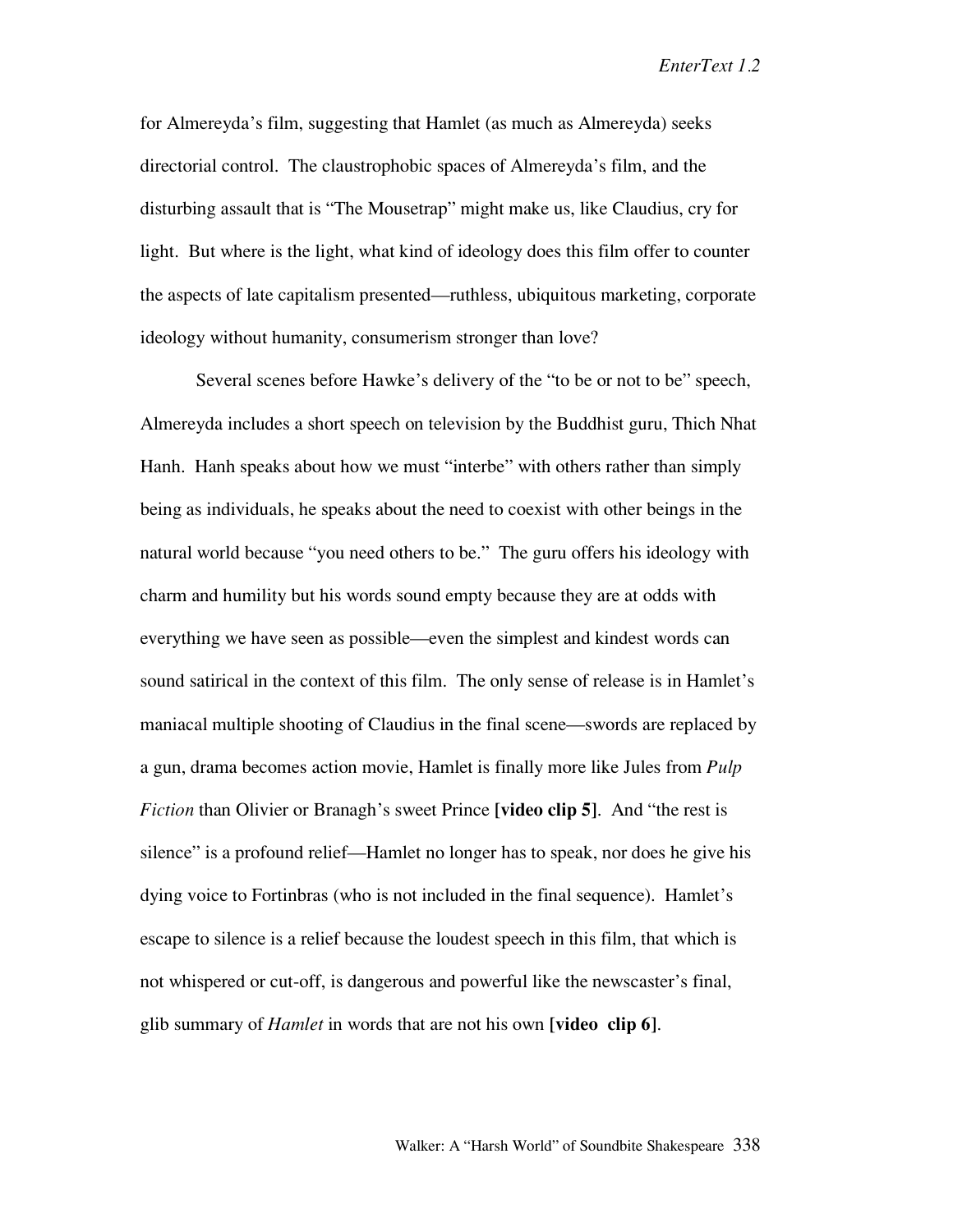## **Notes**

 $\overline{a}$ 

1 Mark Thornton Burnett and Ramona Wray, eds, *Shakespeare, Film, Fin de Siècle* (London: Macmillan Press Ltd., New York: St. Martin's Press, 2000), 3. <sup>2</sup>

<sup>2</sup> I am here paraphrasing Linda Hutcheon's description of postmodern representations of the past in *The Politics of Postmodernism* (London/New York: Routledge, 1989), 19.

<sup>3</sup> I offer a fuller discussion of postmodernism versus Romanticism in Luhrmann's film in "Pop Goes the Shakespeare: Baz Luhrmann's *Romeo + Juliet*", *Literature Film Quarterly*, 28:2 (2000), 132-39.

4 Hutcheon, 12.

 $<sup>5</sup>$  Hutcheon, 14-15.</sup>

<sup>6</sup> To adapt Hutcheon's words, Almereyda self-consciously presents images "shown to be highly filtered by the discursive and aesthetic assumptions of the camera-holder"(7). Almereyda seldom uses 'objective' shots or establishing shots: almost every shot in his films appears subjective (for example, he often shows characters or objects out-of-focus or partially cut off by the frame rather than arranged in orderly tableau before the 'all-seeing' camera) even if the viewer within the film is not revealed. Rather than attempting to shoot unmediated 'reality', Almereyda says "It's a key thing in any movie that the locations are a manifestation of the way your characters are feeling." Almereyda qtd. in "Interview with Michael Almereyda: writer-director of *Hamlet*" by Cynthia Fuchs, *Popmatters Film Interviews*, 2001, http://www.popmatters.com/film/interviews/almereydamichael.html, 3.<br><sup>7</sup> Almereyda, *William Shakespeare's Hamlet: A Screenplay Adaptation by Michael Almereyda*,

(London: Faber & Faber, 2000), 133.

 When designing his mise-en-scène, Almereyda was partly inspired by Akira Kurosawa's corporate-world adaptation of *Hamlet, The Bad Sleep Well* (1961). See *A Screenplay Adaptation by Michael Almereyda*, i.

9 Fredric Jameson, *Postmodernism, or, The Cultural Logic of Late Capitalism* (London: Verso, 1991), 17.

 $10$  Jameson, 9.

<sup>11</sup> Almereyda is notably connected with these directors in these ways: for his first feature, *Twister* (1989), Almereyda collaborated with Swiss/Italian director of photography Renato Berto who had previously worked with Jean-Luc Godard, Almereyda collaborated with Wim Wenders in *Until the End of the World*, David Lynch produced Almereyda's vampire movie *Nadja* (1994), and

Almereyda mentions Bergman's minimalist Swedish stage production of *Hamlet* (performed at the Brooklyn Academy of Music in 1990) as a key influence for his own version (see his appendix to

*William Shakespeare's Hamlet: A Screenplay Adaptation by Michael Almereyda*, 133).<br><sup>12</sup> John Collick, *Shakespeare, Cinema and Society* (Manchester: Manchester University Press, 1989), 60.

<sup>13</sup> Michael Anderegg, "Welles/Shakespeare/Film: An Overview" in *Film Adaptation*, ed. and intro by James Naremore (London: The Athlone Press, 2000), 162.

<sup>14</sup> Michael Dequina, Review of Michael Almereyda's *Hamlet*, December 2000, http://www.eyepiece.com, 1.

<sup>15</sup> Robert Stam, *Film Theory: An Introduction* (Oxford: Blackwell Publishers Inc., 2000), 209.

<sup>16</sup> See Dudley Andrew, "Adaptation" from *Concepts of Film Theory* (Oxford University Press, 1984), reprinted in *Film Adaptation*, 28-37.<br><sup>17</sup> I borrow Terence Hawkes's phrase from *Meaning by Shakespeare* (London: Routledge, 1992).

Beginning with reference to the 'The Murder of Gonzago' which becomes 'The Mousetrap' in Hamlet (whatever meaning the play originally had is changed for the purposes of Hamlet in Elsinore), Hawkes investigates the ways in which we "mean by Shakespeare". He puts the case that Shakespeare's plays have no essential meanings but function as resources which we use to generate meaning for our own purposes. Hawkes offers readings of *A Midsummer Night's Dream, Measure for Measure, Coriolanus,* and *King Lear* as concrete instances of the process whereby, in the twentieth century, "Shakespeare doesn't mean: *we* mean *by* Shakespeare." 18 Stam, *Film Theory: An Introduction*, 210.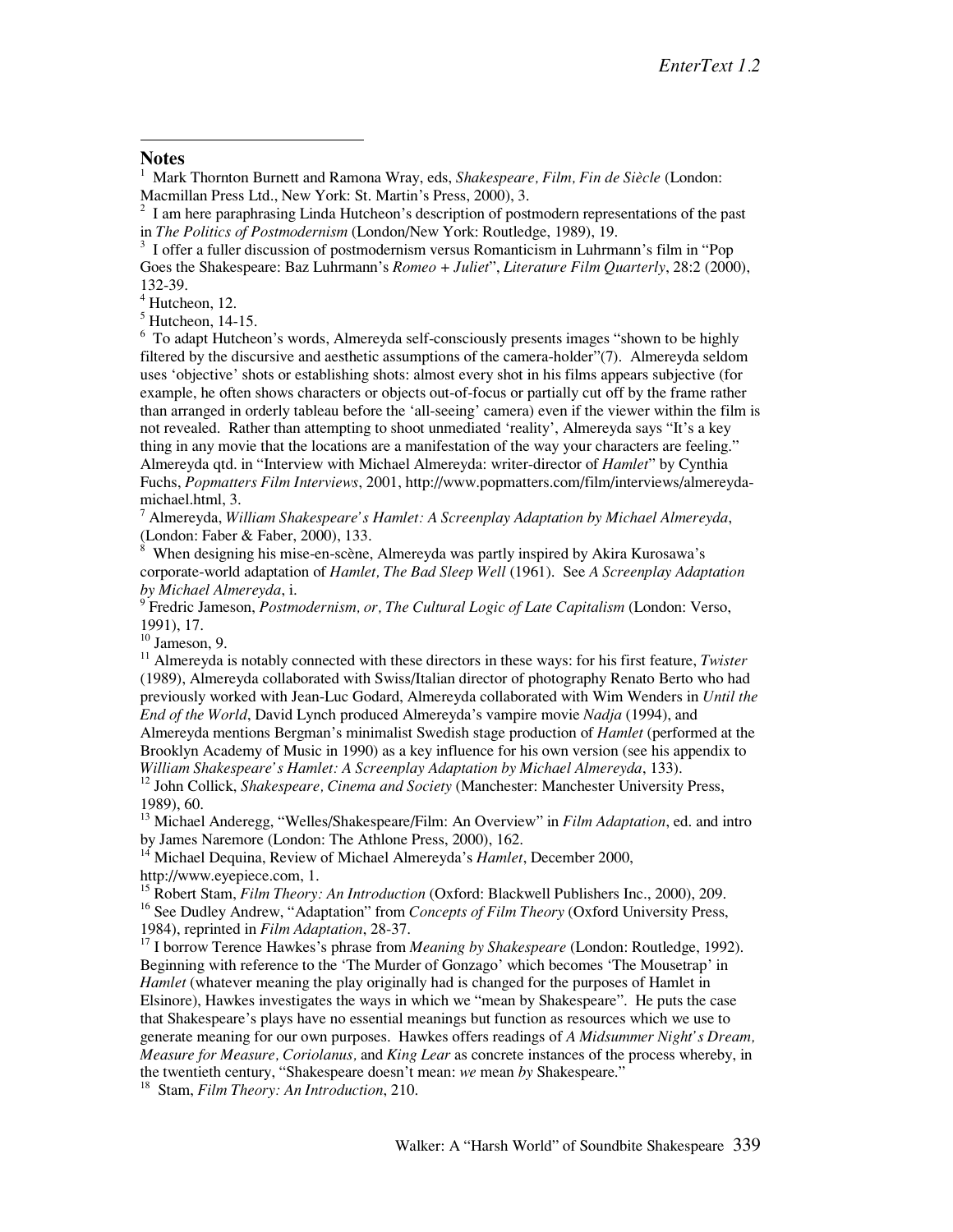<sup>19</sup> Almereyda qtd. in "Interview with Michael Almereyda" by Ross Anthony, Dec. 2000, http://www.film.com,  $\lambda$ .

<sup>20</sup> Almereyda, *William Shakespeare's Hamlet: A Screenplay Adaptation by Michael Almereyda*, appendix, xi.

<sup>21</sup> The scene where Hamlet confronts the skull is left out altogether except for a single shot of the gravedigger making graves *during* Ophelia's funeral (such ruthless compression is typical in the film).

<sup>22</sup> This scene is followed immediately by a low-angle shot of skyscrapers, connecting Hamlet's metaphysical isolation with the power of corporations.<br><sup>23</sup> Qtd in "Brushing Up Shakespeare: A Conversation with Michael Almereyda and Ethan Hawke"

by Jeffrey M. Anderson, 4 May 2000, http://www.combustiblecelluloid.com/inthawke.shtml, 5.

24 In preparation for adapting *Hamlet*, Almereyda watched "every version of *Hamlet* available in New York" in the Museum of Modern Art, the Museum of Television and Radio and the Library for the Performing Arts at Lincoln Centre, as detailed in his introduction to the screenplay. The director seems plagued, not by the desire to somehow 'outdo' past productions, but to make an "attempt" at *Hamlet* for his own generation. Conversely, in his *Hamlet*, Branagh apparently aimed (in Julie Sander's words) to provide a *Hamlet* "for the twentieth century, a self-conscious summation of what preceded it", featuring (to outdo?) several former Hamlet's including Derek Jacobi (whose stage performance first inspired Branagh's film), Michael Maloney as Laertes (a successful stage Prince and also Hamlet in Branagh's film about an amateur production of the play, *In the Bleak Midwinter*), and Sir John Geilgud playing the silent role of King Priam in an inserted flashback. See Julie Sanders, "The End of History and the Last Man: Kenneth Branagh's *Hamlet*" in *Shakespeare, Film, Fin de Siècle*, 160-61.

25 Alan A. Stone, "The Fresh Prince", *Boston Review*, Dec. 2000,

http://www.bostonreview.mit.edu/BR25.5/stone.html, 7.

 $^{26}$  As Julie Sanders argues, Branagh's method of filming points to ideological contradictions within his production: "however critical a stance the film might wish to take on the glamorous [spectacularly shot] Elsinore court and the power-politics it represents, the camera is enamoured by the epic grandeur of that court's self-representations" (160). Sanders says that although Branagh presents an Elsinore that has "eaten itself apart with corruption and betrayal" it is also a world which "Branagh's film seems inexplicably nostalgic for and sentimental towards" (154).<br><sup>27</sup> Qtd in "The Citizen Kane of PXL filmmaking" by Shawn Low, 27 Sept. 2000,

http//www.artscentral.mediacorptv.com/feature/michael/main.html, 2.

<sup>28</sup> Almereyda qtd in *Shakespeare Magazine*, Dec. 2000, http://www.shakespearemag.com/html,1. <sup>29</sup> W. B. Worthen makes a similar point in relation to Luhrmann's film: Luhrmann "invokes and displaces a textual 'origin'" because Shakespeare's words are self-consciously

adapted/recontextualized in modern terms, emphasising early modern to modern social differences rather than representing Shakespeare's text as "timeless", as part of a fantasy of cultural homogeneity that transcends time. See Worthen's "Drama, Performativity, and Performance", *PMLA*, 113:5 (1998): 1104.<br><sup>30</sup> Branagh as Hamlet presses Ophelia's face against one gilt-framed mirrored door, Hawke as

Hamlet presses Gertrude's face against a mirrored wardrobe. Motifs from other films of Hamlet are echoed or 'updated' in similarly less Romantic ways: the birds flying high into the sky from Grigori Kozintsev's film of *Hamlet*, signifying the physical and spiritual escape of Ophelia, are translated by Almereyda into jets that shoot into the sky (prefiguring Ophelia's 'escape' into madness, marking Hamlet's death in the final scene).

<sup>31</sup> *William Shakespeare's Hamlet: A Screenplay Adaptation by Michael Almereyda, xi.* <sup>32</sup> Anderegg, 161.<br><sup>32</sup> Anderegg, 161.

<sup>34</sup> Ibid. Similarly, Douglas Lanier writes about how the authority of *the Shakespearean text has* been destabilized despite "late capatalist nostalgia for the 'uniqueness' of hand-produced artifacts, a nostalgia particularly acute in an age of electronic reproduction" (177-178). Lanier's description (192) of Jean-Luc Godard's *King Lear* and Peter Greenaway's *Prospero's Books* (1991) as attempts to "confront [the] onus of a textual Shakespeare", the perceived "authority" of that text as a stable artefact (rather than a "contingent, unstable, ephemeral" experience) also applies to